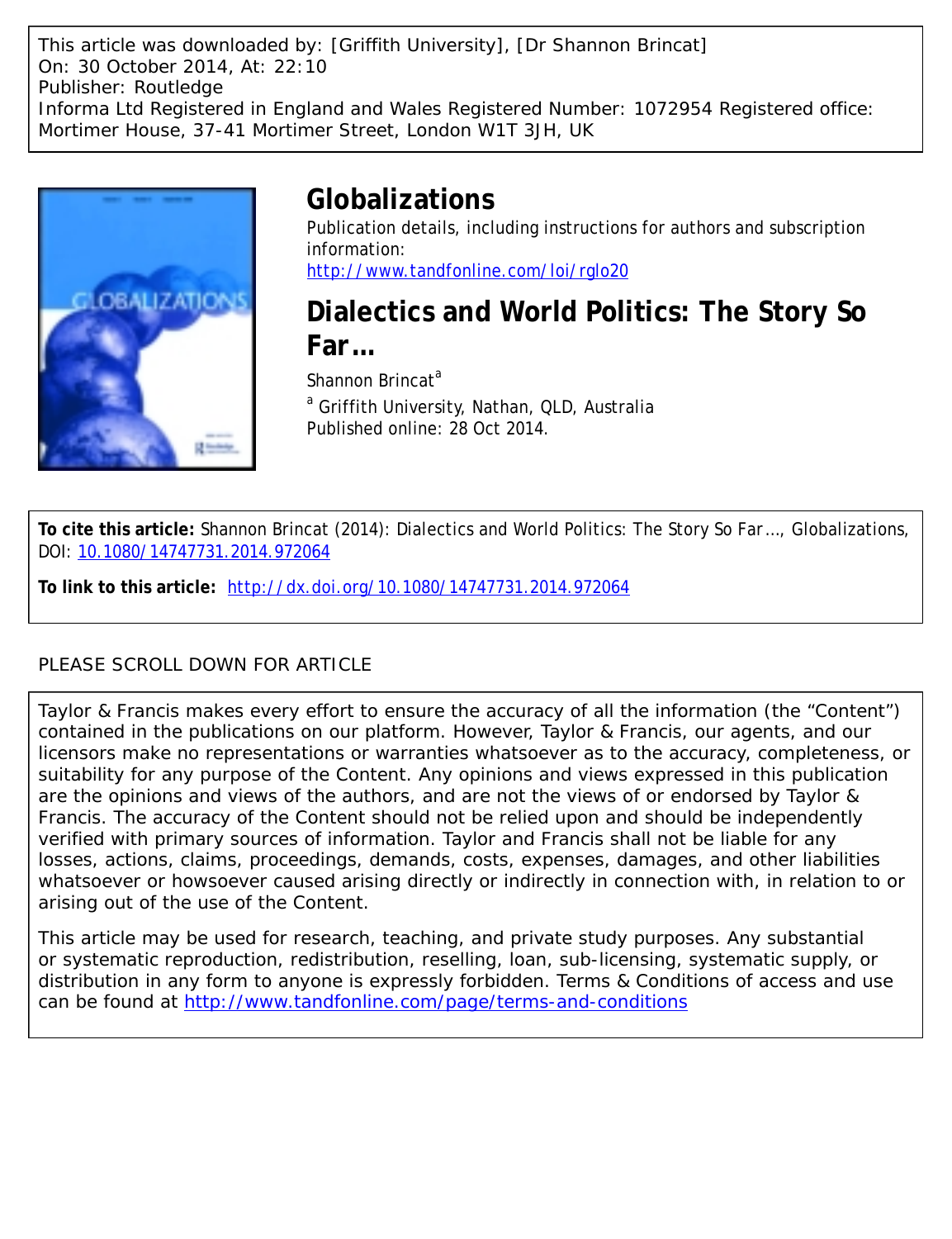Routledge Taylor & Francis Group

# Dialectics and World Politics: The Story So Far ...

SHANNON BRINCAT

Griffith University, Nathan, QLD, Australia

ABSTRACT The question 'What is dialectics?' is notoriously difficult to answer. Theoretical obfuscation and ideological baggage have fostered widespread misunderstandings of the concept. This article is intended to go some way in providing an answer, though one offered as a heuristic in which further developments can be made, rather than as doctrinaire statement of first principles. This introductory account of dialectics proceeds in four steps. It begins with a basic definitional and conceptual outline of dialectics before offering a brief philosophical history of dialectics in Eastern and Western philosophical traditions; its reemergence from scholasticism through Kant and Hegel; its vivification in Marx's thought (and subsequent decline under 'Diamat'); and its development in Western Marxism and on into contemporary political philosophy. The third part then explores the more modest engagements with dialectics that have taken place within IR theory before closing with a discussion of some of the ongoing tensions and key themes in dialectical thought. These center on the question of understanding dialectics as a process of reflection and an objective logic traceable in human praxis, highlighting the ongoing critical and revolutionary essence of dialectics.

Keywords: dialectics, history of ideas, contradiction, relation, transformation, praxis

In its rational form [dialectic] is a scandal and abomination to bourgeoisdom and its doctrinaire professors, because it includes in its comprehension and affirmative recognition of the existing state of things, at the same time also, the recognition of the negation of that state, of its inevitable breaking up; because it regards every historically developed social form as in fluid movement, and therefore takes into account its transient nature not less than its momentary existence because it lets nothing impose upon it, and is in its essence critical and revolutionary. (Marx, [1986,](#page-17-0) p. 29)

## Introduction

In world politics it is commonplace to witness acute global transformations in the existing state of things, whether in changes to world order or shifting balances of power, to the development of

Correspondence Address: Shannon Brincat, Griffith University, Nathan, QLD, Australia. Email: [s.brincat@griffith.edu.au](mailto:s.brincat@griffith.edu.au)

C 2014 Taylor & Francis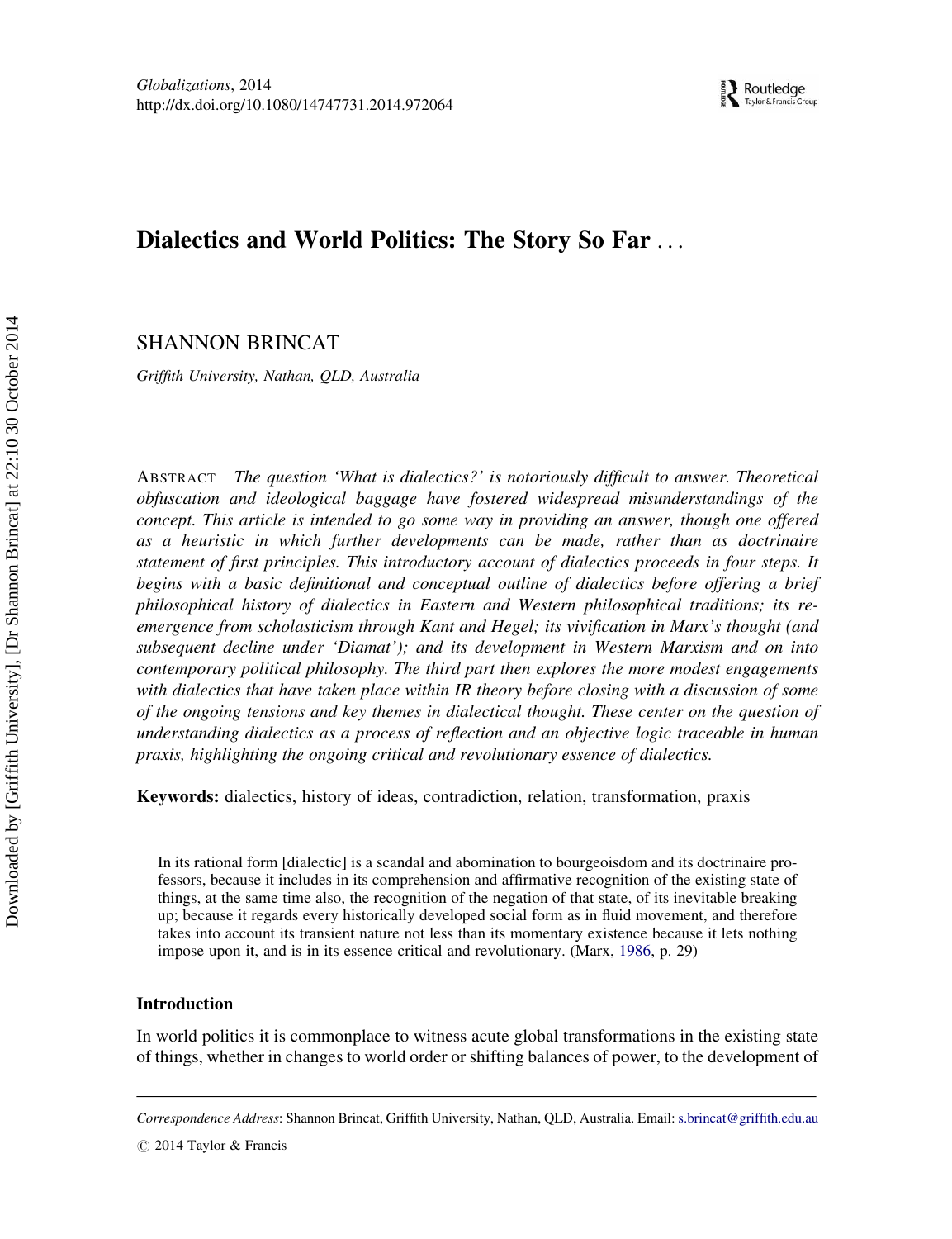any myriad forms of political community or structural shifts and recurrent crises in the global economy. It is also typical to see the breaking up of things: of treaties, alliances, and even what appears as most permanent, states themselves. As a field where we readily observe the transience and fluidity of human sociality on a world scale that Marx describes above, one could be forgiven for assuming that dialectics would already be a well-accepted approach to explaining, understanding, and indeed assisting in these transformations of world politics. Yet, dialectics continues to be one of the most misunderstood and mistrusted approaches to International Relations (IR), a view that persists also in the humanities and social sciences more generally. Even within Marxist scholarship, the 'rational kernel' of dialectics remains largely contained in its mystical shell that Marx had sought to free it from, so long ago. So, what is dialectics: a concept, a method, a process, an approach? What are its ontological and epistemological boundaries and commitments? What are the intellectual origins of dialectics in the history of ideas and what are the benefits of dialectical analysis in the discipline of IR?

What dialectics actually 'is' is a question notoriously difficult to pin down. This is because, first, dialectics means so many different things, to so many different people, and at so many different times throughout human history. Second, it is because dialectics embodies a far more complex way of thinking than which we are typically accustomed to. This difficulty is due to a 'want of habit' for making 'thoughts pure and simple our object', rather than some incapacity for reasoned thought (Hegel, [1975](#page-17-0), p. 3). Moreover, there is a lot of confusion, mystification, and ideological baggage associated with the concept, particularly its association with the deformation of Soviet Marxism. Nevertheless, some tethering of the idea is necessary to begin with and so despite some substantial risks I will hazard a loose, conceptual definition of dialectic—one advanced only as a heuristic rather than doctrinaire assertion, to help ground a basic understanding from which further nuances of the meaning and content can subsequently emerge. This should not be mistaken as specifying a fixed or exclusionary definition that would only ever be radically un dialectical in its incompleteness. I will then further clarify this introductory, conceptual outline via an account of dialectics in the history of ideas, its specific development in IR theory, and an engagement with some its key themes and tensions.

#### What Is Dialectics?

Dialectics is way of thinking—or what, I believe, is best regarded as an *approach*—that understands things through their own development, change, and movement, *and*, in their relation and interconnectivity with all other things. Insofar as it is a form of reasoning or thinking, dialectics emphasises the contradictory sides of things or the unity of opposites—the conditions pertaining within a thing that are opposite to each other, and yet, at the same time are both dependent on, and presuppose, each other. It is the field of tension and possibility held within this contradictory relation that is the dialectical moment, and the potential catalyst of change. In this way, dialectics is opposed to traditional forms of thought—whether common sense, naive consciousness, vulgar materialism, metaphysical abstractions, and so on—that seek fixed definitions of things according to stable attributes and which are blind or unconcerned with context, relationality, or change. Such ways of thinking are static in their representations. Dialectics seeks to move beyond such one-sided characterisations that it exposes as mere partial representations of things posed as absolutist and stable claims of knowledge and being. For dialectics in fixating on any one such facet of the thing is to risk losing sight of the whole and/or the relations therein, just as it risks losing sight of its contradictions and conditions of transformation pertaining to, and around, it.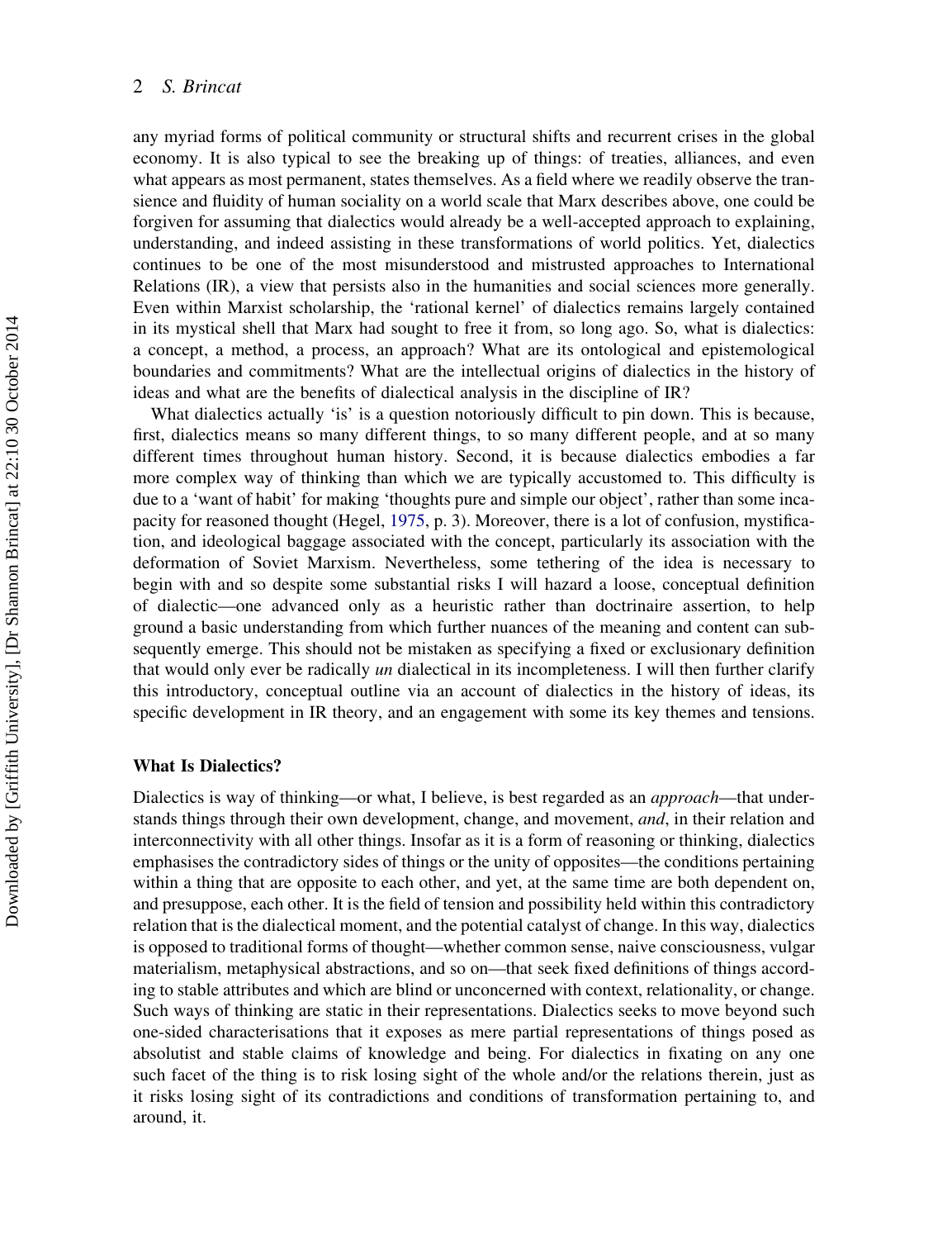At this most basic level, dialectics involves a certain way of approaching our world: as an interconnected, contradictory, and dynamic whole or totality (ontology), as a way that we can understand the contradictory nature of our world (epistemology), and as a way to explore or 'think' through our world (methodology). In this way of thinking, what we can explain, understand, and change about our world stems from the interconnections, contradictions, and dynamism within it. As stated by Hegel, the purpose of dialectics is 'to study things in their own being and movement and thus to demonstrate the finitude of the partial categories of understanding' [\(1975](#page-17-0), §81). Whilst Hegel is here emphasising that contradiction and sublation can be internal to the thing in itself, contending against Fichte's notion that contradiction arrives only externally, this does not exclude the relations—the 'between'—that are equally inherent to things within the dialectical notion of the totality: the whole inclusive of all parts. It is the multiple tensions held within and between things, *and*, of enhancing thought to replace rigid, dualistic thinking that is the power of dialectics. Recalling Marx, the essence of dialectics is thus always critical and revolutionary, for in its quest to pierce through mere appearance of things it incessantly abuts, confronts, and attempts to sublate those dominant ways of thinking—ideological, scientific, metaphysical, or common-sensical—that camouflage the contradic-tions of the status quo.<sup>[1](#page-15-0)</sup> Dialectics, then, is the unity of opposites and contradiction, but more than these. It is interaction and relationalism, but more than these also. This is because dialectics holds that in fixating on any one such facet of the thing or residing within any one stage of the thinking process is to risk losing sight of the whole and/or the relations therein. Rather than tarrying in either positive or negative attributes, the point is to move through the stages of thought simultaneously, and thus move beyond being and appearance to the actual.

# A Brief History of Dialectical Philosophy

Alone, such abstract definitions can get us only so far in our introductory understanding of dialectics. Rather than adding definitional content to the concept, another aid to understanding is to recount the historical development of dialectics as an idea across human thought, a story that is as long as it is varied. Whilst I can only give a brief, fragmentary, and grossly inadequate narrative here, this outline nevertheless offers insights into the many shifting ways in which dialectics can be, and has been, conceptualised. In so doing, it highlights the rich diversity in the historical shifts of dialectical thought overtime. Dialectics runs through to us from the most ancient currents of philosophy, in both Eastern and Western traditions. From the pre-Socratics, specifically the fragments of Heraclitus (sixth-century BC), came the first expressions in the West to hold that flux, or constant change, was the universal condition. For Heraclitus, fire was the root or element, giving rise to all things and their transformation, a result of strife and opposition. His famous aphorism that 'you cannot step twice into the same stream' provided a grasp, however enigmatic its expression, into the impermanence of those things that appear most stable in their identity.<sup>2</sup> This compares directly with Eastern philosophical and spiritual principles developed around the same period, in particular, the Buddhist doctrines of impermanence (Anicca), the idea that conditional existence is in a constant state of flux, death, and rebirth, and the human experiential losses associated with this condition. In modern China, dialectics has since been read back into a far older form of Chinese thought, bianzheng weiwu zhuyi, a modality of thinking upon analogical relations and the suggestiveness of these relations. In its notion of *Tongbian*, perhaps first formulated in the *Yijing*, there is said to be no separation between human and nature, nor between subject and object, and which many now see as a distinct, if nascent, Chinese form of dialectical thought (Tian, [2006,](#page-18-0) pp. 22, 29).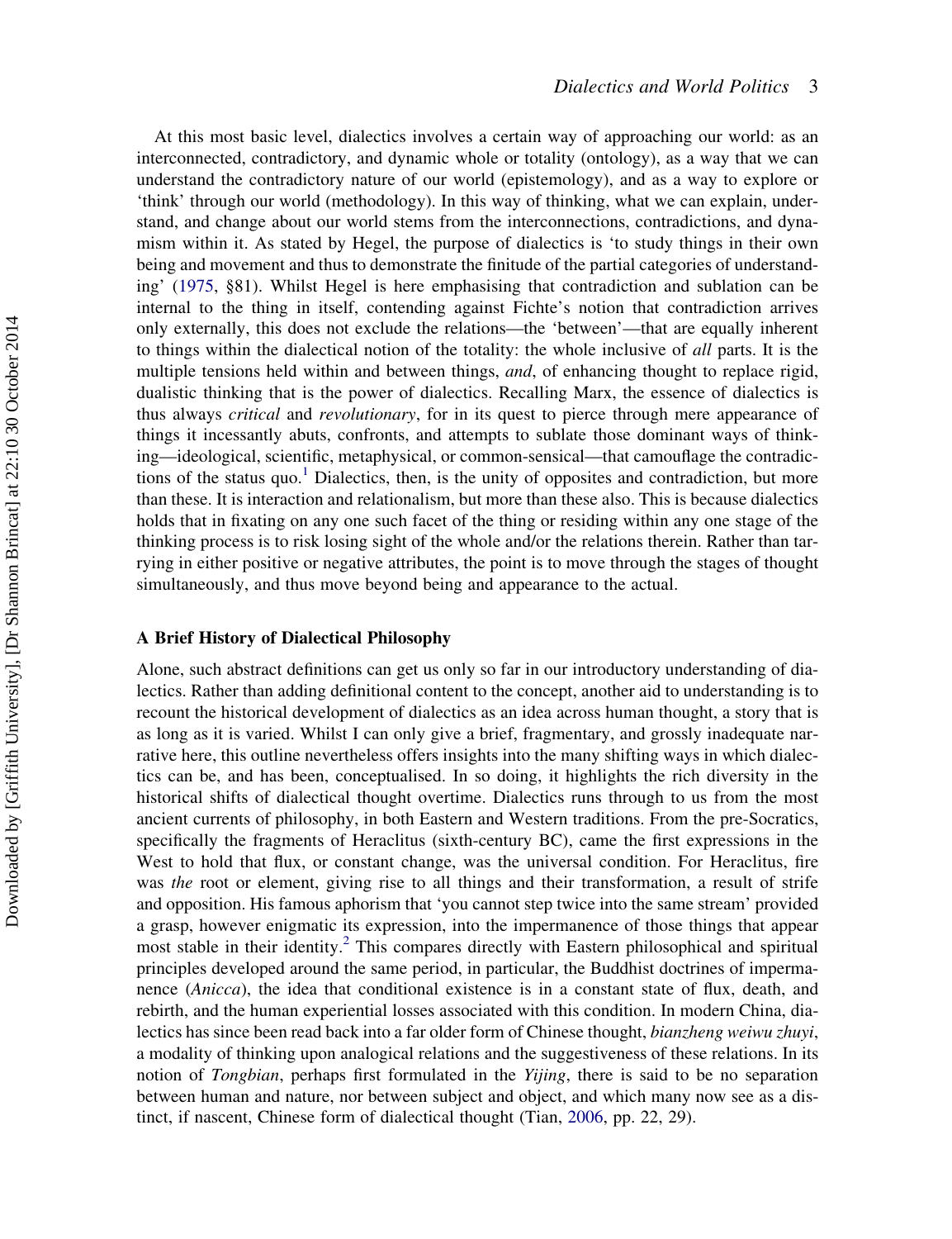Within these ancient currents was present the notion of dialectics as a distinct form of reasoning. In the West, building on the paradoxes of Zeno that first gave rise to a dialectical method of thinking, it was Plato who expressed this in dialogical form, a form that remains a key attribute of the dialectical approach. Pursued through the so-called Socratic method, a hypothesis is exposed via a series of interlocutions to be contradictory, leading to refutation, synthesis, or a quantitative shift in thought (see Plato, [1967\)](#page-18-0). This Platonic dialectic—of reasoning through cross-examination and the constant repositioning of one's thought—was directed against the rhetorical techniques of the sophists and demagogues who were concerned solely with persuasion rather than the pursuit of truth. Following Plato, for Aristotle, dialectics was a counterpart to rhetoric, the former concerned with proofs and argumentation, the latter with credibility and emotions. Dialectical reasoning was a method for reaching positive, epistemological conclusions or first principles through the logic of the probable (neither sophistic nor apodictic reasoning) (see Aristotle, [1989](#page-16-0)). Again, the linkages across the philosophical traditions are here striking. For this understanding of dialectic as logical debate was also a feature of the Dharmic religious traditions, particularly the Jainist Syadvada and its most fundamental doctrine of Anekāntavāda, non-exclusivity or the multiplicity of viewpoints. This maintained that clinging to any one position would commit error because of the intrinsically limited viewpoint of any one subject, which in turn suggested the necessity of engaging with opposing ways of thinking. One can also see the formalisation of dialectics in the discourse of the Vadas that parallels the Platonic notion of debate through thesis, antithesis, and *tarka* (argumentation) (see Solomon, [1976\)](#page-18-0). Thematic debates within these Eastern variations of dialectical thought also paralleled those in the Western tradition. For example, the Samkhya school of Hindu philosophy and its dualistic notions of *Purusha* (consciousness/mind) and *Prakriti* (phenomena/matter) contrasted to the Bhagavad Gita in which Krishna's categories sought to move beyond 'either – or' dualisms to be 'both –and' (see Gier, [1983\)](#page-17-0) Here, the relations between creation (Brahma), order (Vishnu), and destruction (Shiva) were suggestive of a balance—and mutual implication between the principles of harmony and discord underlying all existence. The similarity of this aspect of Hindu religion to the *Dao De Jing* needs little explication. The two propositions of the Ying and Yang are said to contain the other as complementary opposite, each a part of the whole, in which everything achieves harmony through unification and negation, being through non-being (Lao Tzu, [1964,](#page-17-0) p. 40, see also Ling, [2013a](#page-17-0)).

In the Western canon, with the advent of scholastism, this critical impulse in the dialectical method was reduced to a formal, procedural re-assertion of pre-given premises. Dialectics was retained in the medieval Trivium (alongside grammar and rhetoric) and its formalised procedure did allow for objections to original premises, yet scholasticism fastened upon abstract propositions that could be objected to only through other texts admitted as authoritative (i.e. papal letters etc.), thus losing itself to endless debates on the same empty abstractions. The circulatory reasoning that followed was essentially dogmatic, for A can only be seen to be equal to A in strictly controlled, formal systems of thought. Ironically, this reduced dialectics to sophistry that Plato had so vehemently opposed. It was only Kant who redeemed dialectics after centuries of stultification, viewing it as the analysis of the obstacles to reason. For Kant, whenever reason attempts to transgress experience it falls to error, and transcendental dialectics is the critique of those illusions that form, not in the appearance of the object, but in its judgement. For him, the insoluble dilemmas of the 'four' antinomies caused arguments to exhaust, rather than injure, the other, which ultimately rendered dialectics futile in its attempt to resolve contradictions (Kant, [1929,](#page-17-0) pp. B85 – 86). The goal, for Kant, was a form of pure reason in which conditioned knowledge is traceable to a principle of objective validity (and is therefore unconditioned). Kant's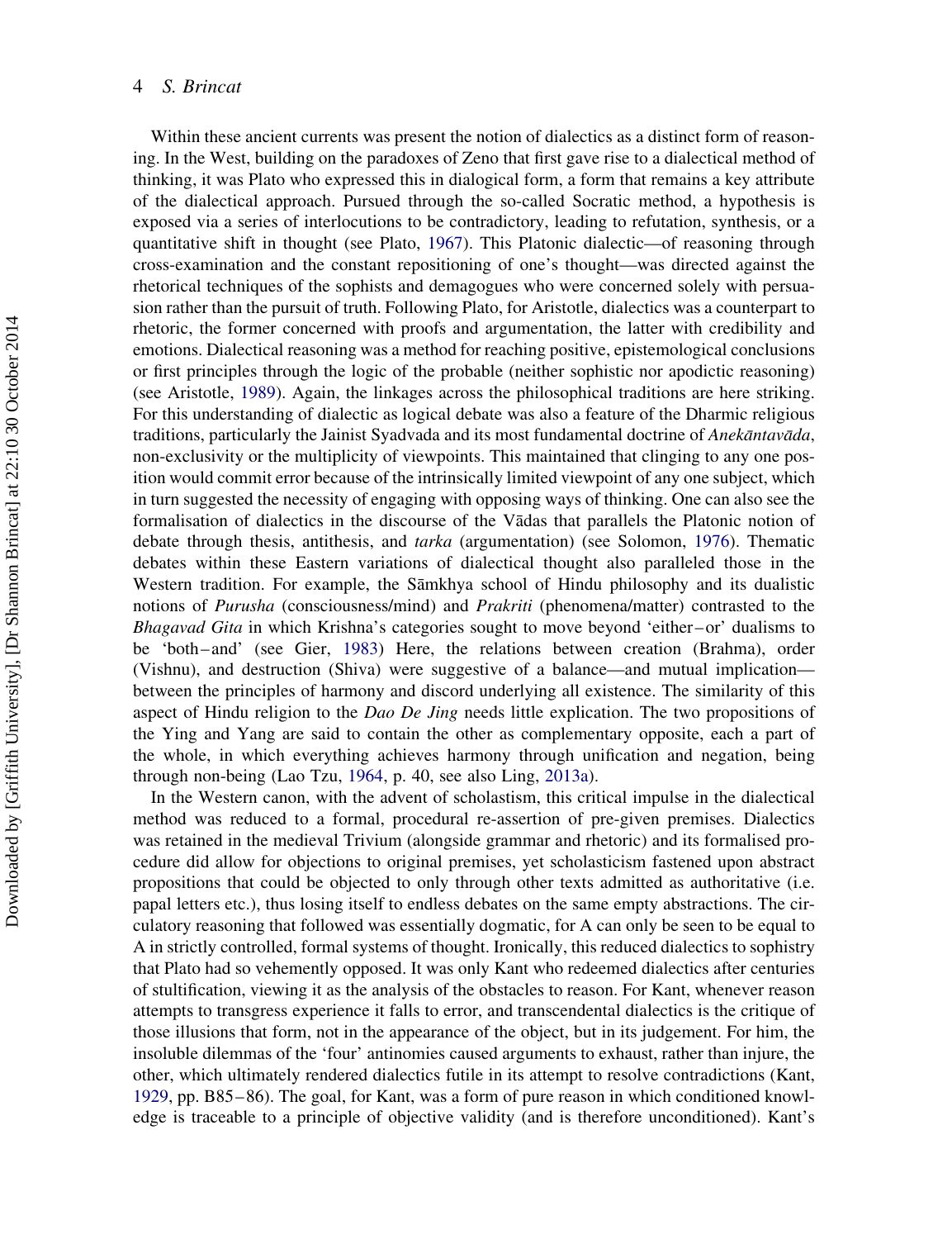notion of dialectics suggested that whilst knowledge is limited by experience, it has a capacity to move beyond, through the continuous, laborious critique of its own errors.

The conceptual affinity of dialectics and Bildung between proto-romantic and German idealism is here crucial. For the bridge from dialectics trapped under the dogmatism of scholasticism to dialectics as a labour of thought in Kant is formed by both Pietistic Theology and Jakob Böhme. From the former's commitment to cultivating oneself towards the image of God, the latter saw *Bildung* as part of a natural philosophy, that is, as the development of certain potentialities within an organism. This forged linkages across Aristotelian notions of entelechy that would be influential in Hegel's thought but also the notion of development and change through mutual contrariety: 'in Yes and No all things consist' (Böhme, [1930](#page-16-0), pp. 2, 3). Whilst one should not overplay this influence, it does form a connection for the depiction of dialectics as a developmental spiral. Goethe's *Bildungsroman*, of formation through higher social good in concrete social life, can be directly seen in Hegel's philosophy, not only in his recognition theoretic, but in his conception of dialectic that forms the connecting movement in both thought and ethical life (see Good, [2007](#page-17-0)).

This redemption of dialectics in the West was integral to both Fichte and Hegel's thought. In Fichte, consistent with his egoist model of subjective idealism, the categories of human thought are said to be the result of the positing activity of the Ego, in which the mind plays the active role (Luka´cs, [1975](#page-17-0), p. 261ff). But in Hegel dialectics was given a theoretical expression from which nearly all forms of dialectical thought today continue to revolve. Hegel used dialectics in at least two ways: as a process in which the subject came to know itself through contradictory stages of thought and experience (in the *Phenomenology*), and, second, as a material/objective logic that overcame the Kantian divisions of the categories to provide a concrete form of thought (in the Science of Logic). In this latter conception, Hegel was concerned with showing the incompleteness of thought when left at the stages of Being or Essence in which it was trapped by the appearance of things, mere 'Understanding', or Verstand (common sense or reified thought) (see Jameson, [2009](#page-17-0), p. 82). Hegel emphasised the need to move through stages of thought simultaneously—and through the dialectical movement in particular—to arrive at the actualisation of the Begriff (or Notion). In this way, Hegel's Logic sought to demonstrate that the categories of human thought formed an objective, universal whole and that it is the one-sided, fixed determinations of things that constitute a key source of error.

Marx retained this Hegelian notion of dialectical critique but also raised it into a historical analysis of social process. As is well known, Marx sought to make Hegelian dialectics stand on its feet, to make it 'rational'. That is, Marx insisted that dialectics should not remain formal, conceptual, or concerned solely with categories of thought, but be seen as an active means of reflecting on processes in human history and society. Yet Marx never completed the work on the dialectic he had promised (Marx, [1988,](#page-17-0) p. 31), so that his exact reformulation of dialectics—and its distinction from Hegel's approach—is only implicit. Nevertheless, Marx affirmed the notion of history and social life as in fluid motion (or flux) and the notion of the interconnectivity of all things that sought to overcome the apparent immediacy of given structures of social life and political economy. Laying emphasis on the problem of social contradictions between capital and human freedom, the task of dialectical thinking was set at 'grasping the real, formative process in its different phases' (Marx, [1972](#page-17-0), p. 501). Yet it was Lenin who made the connection between Hegel's Logic and the 'logic' of Marx's Capital explicit, and indeed, something that led to increasing his own appreciation of the permeation of everything by contradiction. Developments within capitalism engendered new subjective forces, and it was this realisation that led to Lenin's novel work linking capitalism, monopolism, and imperialism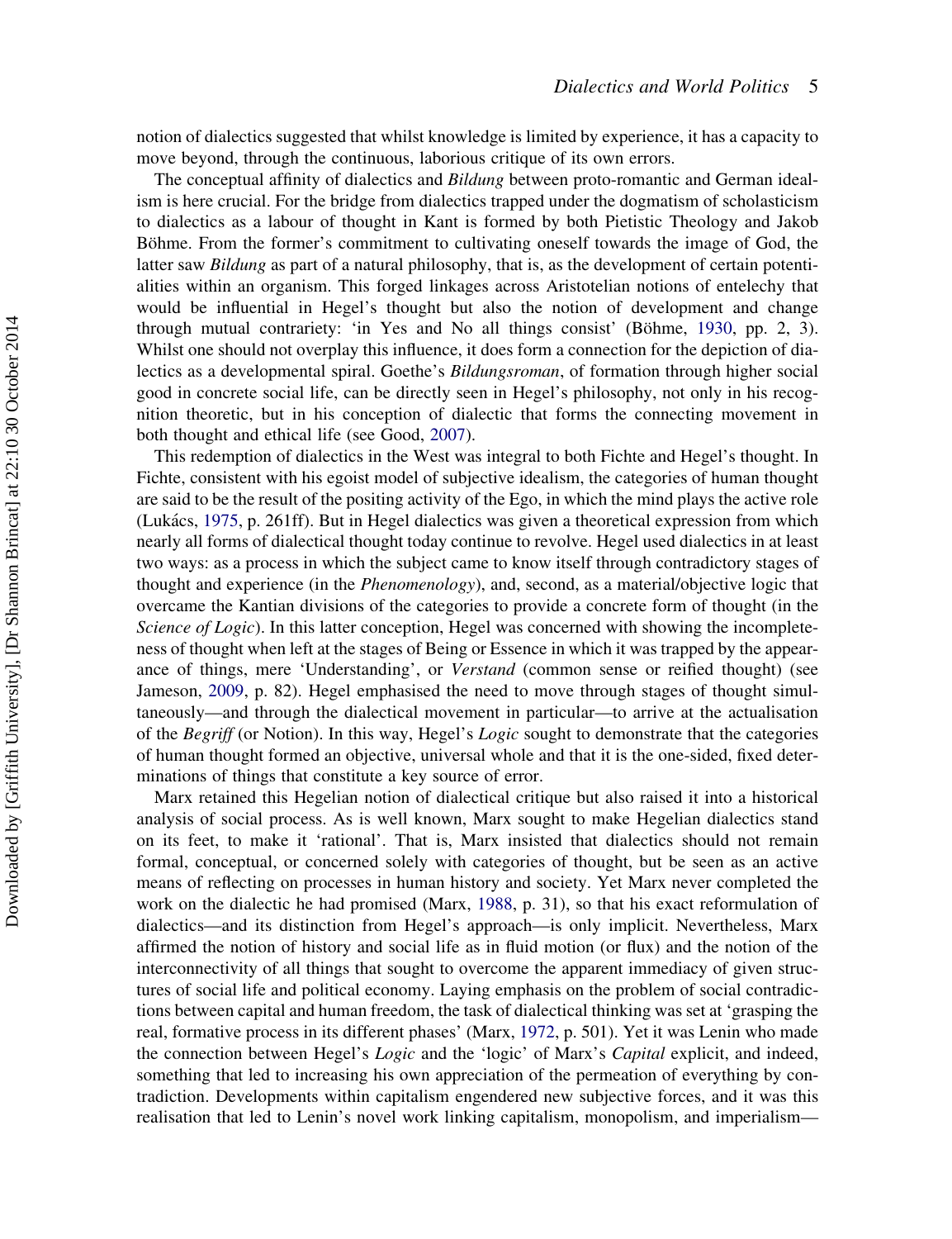and which would be one of the first forays of dialectics into IR theory through World-Systems  $(1976, pp. 85-214).$  $(1976, pp. 85-214).$ 

Yet, just as Plato's dialogical form of dialectics had been subsumed under the dogma of scholasticism, Marx's critical notion of dialectics—its emphasises on human agency, historical activity, and political transformation—succumbed to Dialectical Materialism (Diamat) in the early twentieth century. Whilst Diamat took many forms, all were marked by gradations of teleological, mechanistic, and positivistic accounts of dialectics and human development. Whether Kautsky's vulgar evolutionism, Plekhanov's teleological objectivism, Stalin's dogmatic method of the four 'essential features' of dialectics, or Mao's account of contradiction between old and new that ended in their suppression, Diamat surrendered the critical function of dialectics to determinism (for a general account see Marcuse, [1985](#page-17-0)). Diamat held that capitalism's passing away was inevitable, thus eliding contradiction and relationalism before a procedural and dogmatic epistemology, and, a teleological and mechanistic ontological world view. An active posture to history and political struggle was altogether lost under doctrines of economic determinism. In many ways, dialectics is still yet to recover from this deformation or its association with it.

Despite this grave contradiction lying at the heart of the dominant conception of dialectical thinking at the time, it was the champions of Western Marxism—Luka´cs, Korsch, Gramsci, amongst others—that challenged the aberrant reductionism of Diamat, offering various contestations of this leading doctrine of Orthodox Marxism. Luka´cs was crucial in (re)reading Marx through Hegel, and opposed the very attempt of a dialectics of nature<sup>[3](#page-16-0)</sup>—first outlined by Engels—seeing in it a tendency towards naturalism and physicalism that would become so pronounced in Diamat's certainty of communism's triumph. Instead of the orthodoxy that cast dialectics exclusively as method, Lukács emphasised the historical, social, and conceptual basis of dialectics (Lukács, [1972](#page-17-0), §1). Similarly, Gramsci railed against the determinative doctrines of historical materialism, particularly of Bukharin, as forms of vulgar evolutionism. In its place, Gramsci advanced a dialectical account of the sociocultural sphere and capitalism that had been lost to the dualistic interpretations of the base/superstructure relation (see Finnocchiaro, [1988\)](#page-17-0). The writers of *Praxis*, in turn, brought to the fore the humanist themes of alienation and reification within Marxian dialectics that had been overshadowed in Orthodox Marxism's quest for determinism (see Sher, [1977\)](#page-18-0). Such themes would be at the forefront of significant developments in dialectical thought advanced by the Frankfurt School. In particular, for Horkheimer ([1972\)](#page-17-0), dialectics was the central pillar that provided Critical Theory an immanent, material, and agential grasp on the politics of emancipation—providing it with an alternative method to the positivist (or 'Traditional') social sciences that merely affirmed the status quo. In turn, Adorno, in Negative Dialectics, set out a form of philosophical dialectics that was historical, critical, and eschewed any dogmatic content. In particular, he was highly critical of the tendency towards identitarian thought or 'constitutive subjectivity', that was both deceptive and a form of domination of the subject over the object. Adorno rejected the affirmative character of Hegelian dialectics, instead pushing towards what he called 'determinate negations', the contradiction between what thought (or identity) claims and the 'nonidentical' itself. By giving priority to the object, Adorno offered a means to overcome the tendency of dialectics to rest in the deceptive semblance of identity and retain its revolutionary function that, in the 'concrete possibility of utopia', was nothing less than 'the ontology of the false condition' [\(1997](#page-16-0), p. 11).

Dialectical thought seemed to stultify with the expansion of the neoliberal order and yet despite this context or because of its contradictory nature, contemporary scholarship has exploded with dialectical approaches across a range of fields: in anthropology, dialectics has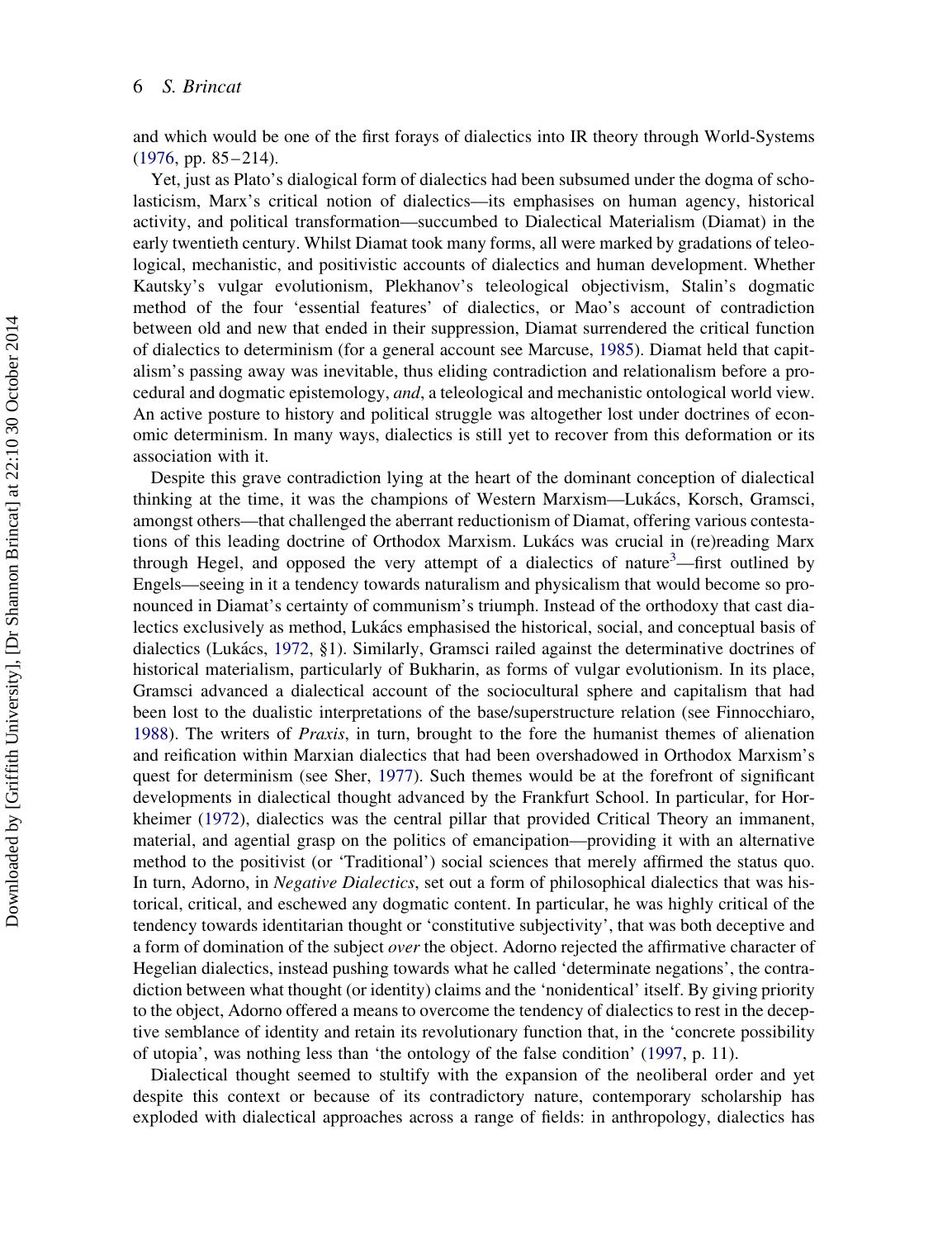maintained a consistent presence attempting to 'unearth that which is other than the human being made the appendage of the state' (Basnett, [2011](#page-16-0), p. 47); in psychology, Dialectical Behaviour Therapy has developed to treat people with borderline personality disorder (Dimeoff & Linehan,  $2001$ , pp.  $10-13$ ; in sociology, dialectics is a key method in systems approaches (see Wan, [2013\)](#page-18-0); in Information Technology dialectics has been useful in data modelling (see Robey & Boudreau, [1999\)](#page-18-0); in radical geography, dialectics has contributed to sociospatial theory and practical emancipatory agenda (Sheppard, [2008](#page-18-0), p. 2604); dialectics has been used as a model of developmental change in organisational management (see Martin, [2009](#page-17-0)); and in physics there continues the ongoing conversation between dialectics and quantum mechanics (see Cross, [1991](#page-16-0)). This array of disciplinary engagements does not cohere around one specific method of dialectics but rather reveals the considerable usages to which dialectical analysis can, and has, been applied. Yet despite the demonstrable benefits of dialectics found elsewhere, in IR conceptual misunderstandings and ideological confusion have only continued to overshadow the benefits of dialectical thought with two factors being particularly pronounced: the rise of postmodernism and its hostility to grand theory or reason as detrimental to the 'Other', and the entrenchment of positivist social science, against which dialectics appears something mysterious and opaque.

Despite this hostile climate, there have been five particularly noteworthy developments in dialectical thought. First, Ollman [\(2003](#page-18-0)) has reconstructed the rational form of Marx's dialectical method—the 'dance' as he calls it—that had remained only implicit in Marx's work. Second, Jameson's [\(2009](#page-17-0)) thought has provided a staunch defence of dialectical analysis against postmodernism, which he argues represents a failure to understand the complexities of late capitalism. For him, dialectics can both explain late capitalism and point to its transcendence: it remains an 'injunction to think the negative and the positive together ... of condemning this evil ... [and] imagining anything else in its place' (Jameson, [2009,](#page-17-0) p. 429). Third, the work of Bhaskar [\(2008](#page-16-0)) has been crucial in the development of Critical Realism that, despite its potential for enmeshment with naturalism and the quest for certainty, nevertheless began by highlighting the linkages between dialectics, science, and the axiology of human freedom pushing for a radicalised understanding of agency. Fourth, Bookchin has advanced a social and ecological form of dialectical thought that has not only directly contended with the authoritarian of past expressions of dialectics in the radical left but which also is an attempt to ensure that dialectics includes naturalism, absorbing it in a 'movement toward a richly variegated completeness' [\(2005](#page-16-0), pp. 397– 398). Finally, the work of David Harvey has been instrumental, especially in radical geography, in offering an account of dialectics that ontologically emphasises relationality, and epistemologically, open-endedness in which contradictions contain the 'seeds' of other contradictions, thus requiring further exploration and precluding argumentative closure [\(1982](#page-17-0), pp. 38, 446). As these examples attest, dialectics has not been abandoned in political thought but remains a steady undercurrent involving a rethinking away from its capture under the doctrine of past ideologies.

It should be clear from this brief intellectual history of political ideas that there is no consensus on what dialectics is: a form of logic through argumentation, an appreciation of the contradictory nature of all things, the acceptance of flux and the constancy of change, a radical ontology of interaction and relationalism, knowledge through universal categories, an active process in history, a means of understanding the changing social forms of our world. This lack of consensus should not be mistaken for lack of clarity (or 'fuzziness' as some critics maintain) but demonstrates that, dependent on the context and the subject matter, dialectics takes on different emphases. As such, we can add at least one more layer to this introductory account of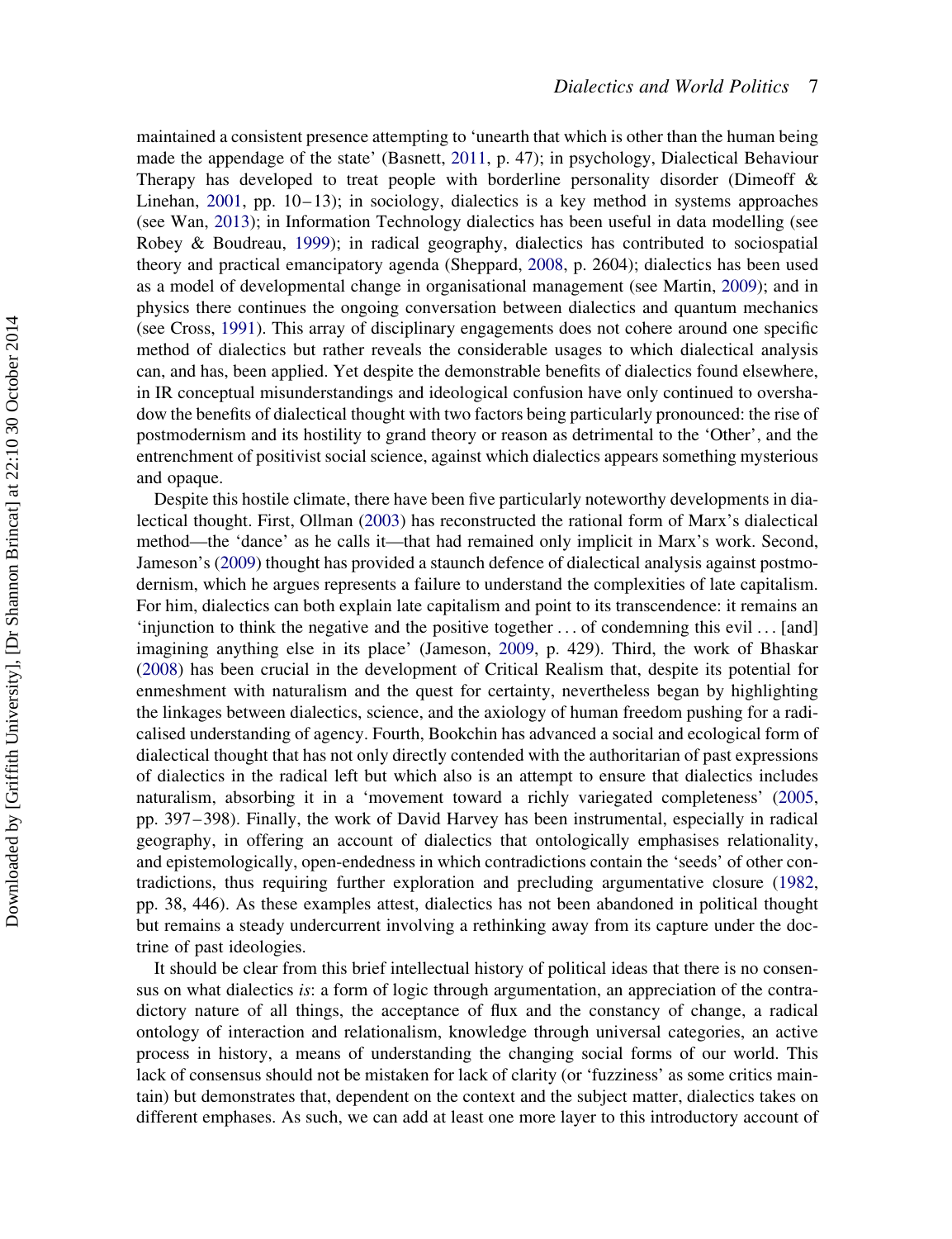dialectics by tracing its development in IR theory that will indicate both its use value and its potential in our field.

#### Dialectics in IR

As intimated earlier, it was Lenin who was arguably the first to offer a dialectical account of subject matter directly related to the concerns of IR 'proper' (this is not, however, to deliberately overlook the internationalist content of older forms of radical socialist thought). Lenin ([1950\)](#page-17-0) offered both an explanation for international war through capitalist expansion and a new form of capitalist expropriation that linked finance capital to colonialism. Trotsky's analysis of uneven and combined development—how states developed independently, in ways that are quantitatively unequal and qualitatively different, and yet in relation to each other—was also instrumental in grounding a theory of IR and International Political Economy that were openly dialectical (see Trotsky, [1931](#page-18-0)). Lenin and Trotsky demonstrated the keen potential for a dialectical analysis of global social forces that combined economic, imperialist, colonial, and state processes. Both works, though particularly Lenin's, were deeply influential in the development of World-Systems and, in turn, Dependency Theory, not only methodologically, but also in the construction of analytic concepts such as the Core-Periphery, and their approaches to global social contradictions through long-term historical processes and geographical regions. Drawing from these roots, dialectics has since had various interpretations in postcolonial political thought, with Fanon and Guevara providing distinct revolutionary expressions. Fanon's engagement with race, violence, and colonialism reveals a dialectical problematisation of the radical implications of otherness and the subaltern (Gidwani, [2008\)](#page-17-0). More recently, McMichael's [\(1990](#page-17-0)) work on incorporated comparison can be seen as a unique form of dialectical analysis, though the term is not used. This approach examines world historical change through both multiple/diachronic and singular/synchronic forms and conceptualises variation across time and space, in which neither are separate or uniform. Such postcolonial approaches have been particularly adept in drawing out the epistemological limitations of incomplete dialectical approaches that miss out on the ongoing legacy and practices of colonialism.

Outside this muted history of dialectical thought in early IR there have been few engagements. Nevertheless, a small but unique contribution can be identified in recent scholarship: (i) the synthetic work of Alker and Biersteker; (ii) developments in Critical IR Theory (CIRT); and (iii) the debates in Millennium in the mid-1990s. First, Alker and Biersteker's synthetic approach to the study of world politics has actively combined various heterodox approaches to IR, and was one of the first to actively seek out Russian thought that deployed dialectical analysis. In their work, Alker and Biersteker [\(1984](#page-16-0)) discussed many epistemological themes regarding dialectics and were concerned with problematising the discipline of IR, how it is taught, its dominant approaches, and in illustrating the dearth of dialectical accounts in IR literature. In particular, Alker ([1982a](#page-16-0)) went on to write a number of books concerned with dialectics and IR (that, arguably, have not received the attention they deserve) that illustrated a number of fundamental methodological features of dialectical analysis. Biersteker has since deployed dialectics in a number of studies and is working on completing the Dialectics of World Orders Project he began with Alker that will offer one of the first practical applications of a dialectics in IR for some years.<sup>[4](#page-16-0)</sup>

Second, scholars associated with CIRT—including Ashley [\(1984](#page-16-0)), Linklater ([1990\)](#page-17-0) and Cox [\(1981](#page-16-0))—have used, and continue to use, dialectics in their methodological approaches. However, whilst these theorists appeal to dialectics, rarely—if ever—have they explicated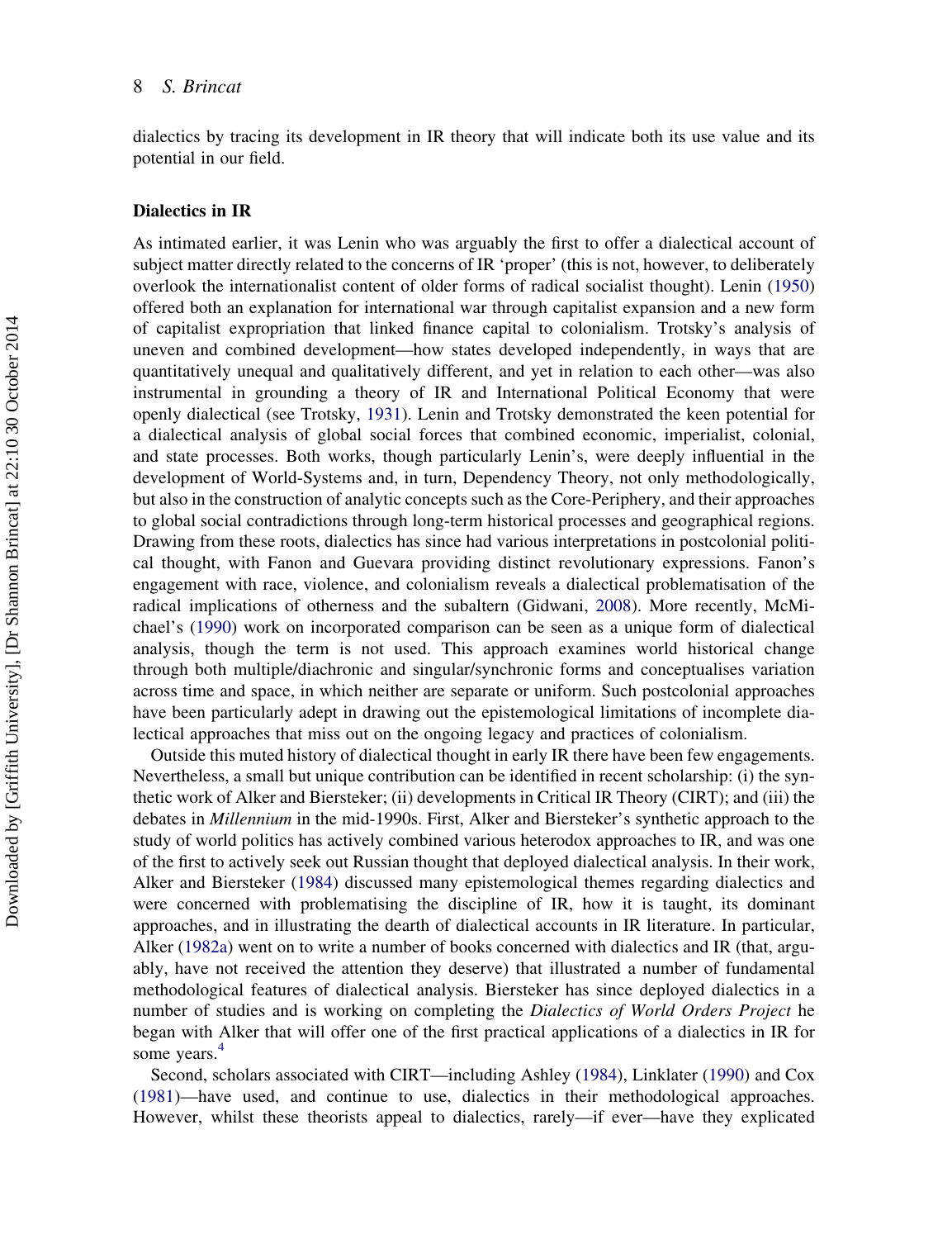the metatheoretical or methodological implications of dialectics. Arguably, the most concerted discussions on dialectics in IR was that spurred on by Heine and Teschke's attempt to formulate a 'dialectic of concrete totality' that unfolded in the journal Millennium ([1996,](#page-17-0) [1997\)](#page-17-0). Like Alker and Biersteker before them, Heine and Teschke argued for inter-paradigm communication in IR and for a 'second-order', reflexive discourse involving both empirical and immanent modes of critique that were promised by the dialectical method. For them, dialectics was the most appropriate mode of understanding social development and differentiation in the dynamic context of global processes. Yet despite the flurry of debate that followed, IR theory quickly resumed its ambivalence to dialectical analysis. Nevertheless, an undercurrent of new scholarship has arisen that canvasses both theoretical and practical applications of dialectics: Rosenburg [\(2013](#page-18-0)) has utilised Trotsky's uneven and combined development as a distinctly dialectical way of understanding key problems in social and international thought; Ling ([2013b\)](#page-17-0) has developed a unique Daoist dialectical approach to world politics; Patomäki [\(2006](#page-18-0)) has furthered a Critical Realist approach to dialectics and global futures; and I have begun to outline an open-ended and social-relational dialectic for world politics (see Brincat, [2009](#page-16-0), [2011\)](#page-16-0).

All of these developments continue to highlight the lasting potentials of dialectical approaches to world politics, and yet amongst the plurality and richness of these approaches, one constantly encounters ongoing tensions and key themes that question the very nature and purpose of dialectics.

## Dialectics and World Politics: Ongoing Tensions

One of the fundamental tensions, rarely confronted directly, is a metatheoretical question that has significant implications for how dialectics is conceived.<sup>[5](#page-16-0)</sup> Is dialectics something existing within the development of history as the determinate negation or sublation, through critical reflection, of what came before? Or is dialectics merely a way for the human mind to explain, understand, and/or assist the transformative processes of history? The former tends towards universalist and otherwise grandiose claims of a dialectical process of material history, as something intrinsic to the universe itself, a process everywhere and anywhere (thus bringing in all the manifold issues of the dialectics of nature thesis, amongst others). The latter, on the hand, could reduce dialectics to a mere question of reflection, something inherently constrained by subjectivity and relativism. This latter framing of dialectics as a form of thought is one capable of verification given the prevalence of dialectical approaches across time and place in human thought. Yet, paradoxically, the implications of this mean that dialectics cannot be reduced to a phenomenon of mind alone. For insofar as human mind/thought is tied to purposive or conscious action in human history (and its relation to, and embeddedness within, nature), it follows that dialectics can be regarded as a part of the objective process of human history. This does not commit one to the metaphysical idea of dialectics as a mystical process or as grand unified theory of material process but as something inextricably tied to praxis. As expressed by Hegel:

The Idea is rather what is completely present: and it is found, however confused and degenerated, in every consciousness ... The purpose of philosophy has always been the intellectual ascertainment of the Ideal; and everything deserving the name of philosophy has constantly been based on the consciousness of an absolute unity where the understanding sees and accepts only separation ... The Idea is the result of this course of dialectic. [\(1975](#page-17-0), §213)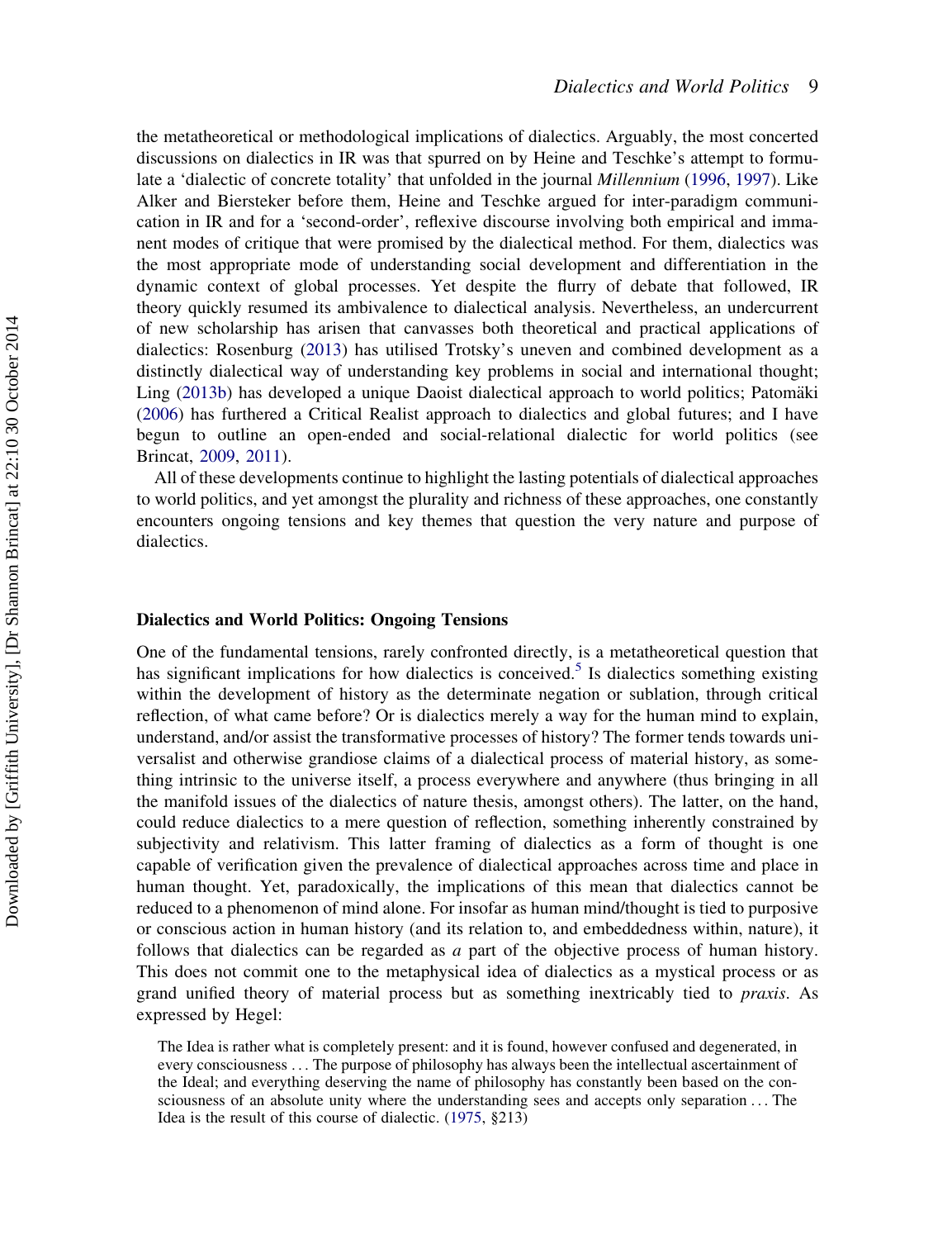Read in isolation, this passage would seem to confine dialectics to an aspect of thought, albeit one present in every consciousness. But when we take this as not only reflection in theory (thought) but reflection in practice (action)—and the overcoming of the separation of these by mere Understanding<sup>[6](#page-16-0)</sup>—dialectics becomes part of the transformative process of history itself, something that Marx's emphasis on praxis consistently reaffirmed: the actualisation of human thought through the sublation of the contradictions of social order. Or expressed more simply, the fact that humans have the capacity to construct in mind before practice: that human action is characterised by intentionality (Marx, [1986](#page-17-0), pp.  $173-174$ ). One could raise this as the realisation of philosophy through revolution (see Feenberg, [2014](#page-17-0)). This does not lead to a teleology of change towards a given end, merely the individual and collective capacity for praxis, for purposive action towards a chosen end. Dialectics is useful precisely because society itself is complex and processual, and the human (both individual and collective) conscious, agential and transformative—an active part in mediating these processes. This conception of dialectics shifts more towards a Vygotskian notion of human development and learning through interactions, with the environment and social life taken as a whole (see Blunden, [1997](#page-16-0)), rather than some mystical force concealed within every process.

This may appear non-committal answer to this tension. It is expressed as such in order to overcome a reversion to the 'either – or' thinking, for each form that dialectical reflection has taken throughout history can be seen as transient, presenting us with opportunities to think through and beyond them, given certain conditions. As a process of critical reflection and sublation that both preserves and overcomes what came before it, dialectics is in this sense objective, a means of revealing the anthropological, social, and psychological content that traditional philosophy and mainstream IR have confused or degenerated, concealed or mystified, reified or forgotten, made common-sensical or excluded. The current plurality in dialectical approaches then reflects more the content of existing society (and the dominant type of thinking possible within it), something in which focusing on the 'lack of consensus' between them becomes irrelevant to the substance of its historical continuity. That is, the contemporary explosion in dialectical approaches may very well be due to the persistence of error, misrepresentation, or misconceptions under dominant ways of thinking, pathologised or retarded as they have been in any numbers of ways: *Verstand*, metaphysics, dogma, scientism, bourgeois inculturation, and so on. Plurality may well be the expression of our current (but potentially transient) inability to understand or represent our world order, in similar reasoning to Jameson's theorisation of the postmodern condition [\(1991](#page-17-0), Chapter 1) as 'unrepresentable' and as one commentator described it, as 'therefore inevitably baffling any hermeneutic effort brought to bear on it—as if critique's impotence to change the world now had to entail an inability to understand it as well' (Helmling, [1995](#page-17-0)). As the totality is constantly fracturing both itself and the human subjects within it, the whole becomes both more complex and less capable of being understood by the dominant forms of thought that merely accept its appearance and immediacy. Simultaneously, the more sundered from dialectical thinking the dominant conception of 'thought' becomes, as if it too were something separate from its social contents, from intersubjective relations with others, from nature: a free-floating consciousness reduced to the rational calculation of self-interest. Here, the radical nominalism and separation of the ideology of neoliberalism inheres in the idea that the self—and its thought—are alone. The complete inability to conceive of subject and object as an affinity is concomitant with this twisted logic of separation. In this context, the dominant conception of philosophical and scientific thought no longer helps to pierce the fog of ideology but merely serves to separate and compartmentalise thought even further. The dialectical approach of the Frankfurt School, in stark contrast, was at pains of overcoming such 'Taylorism of the mind'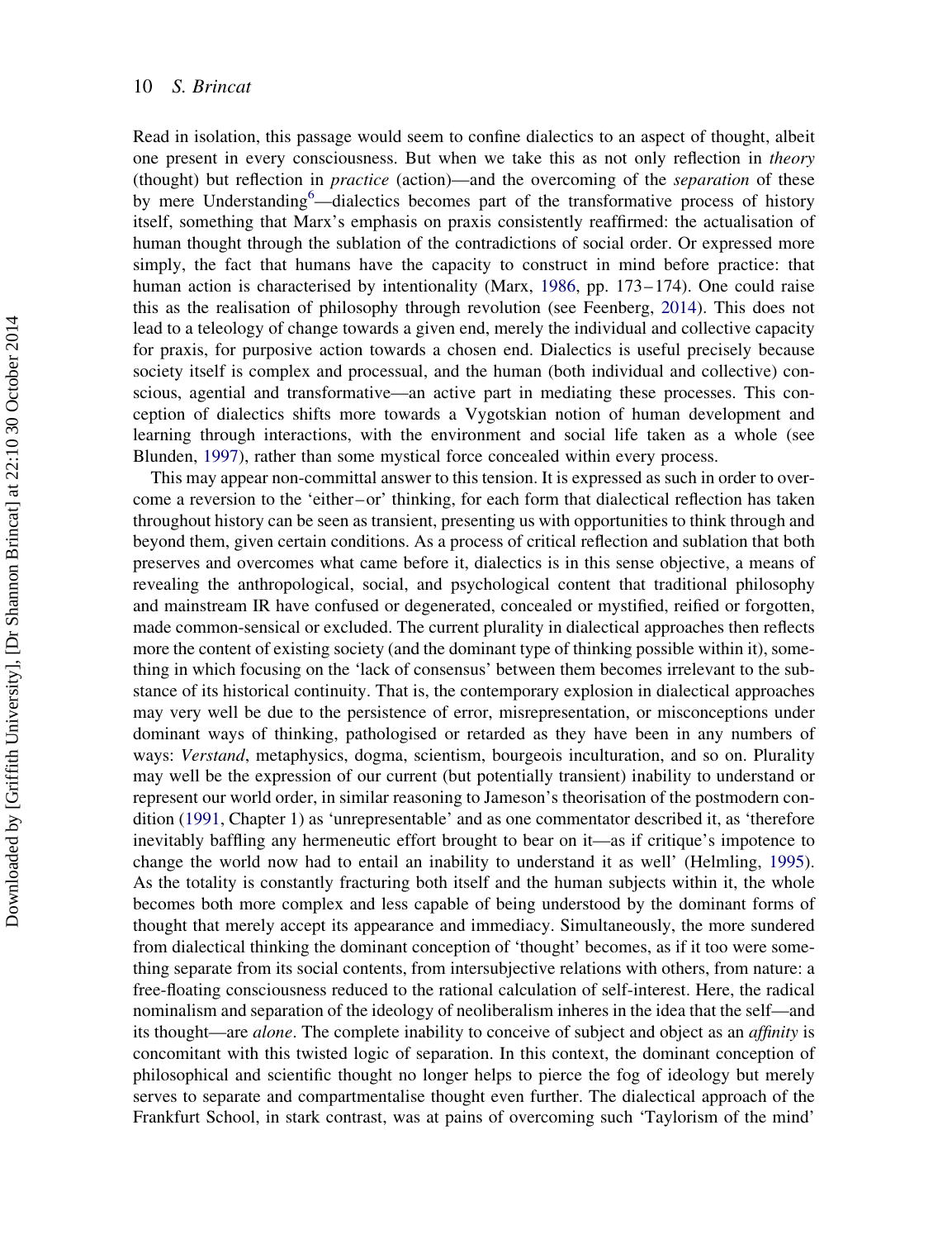seeking instead to release thought from how it had been 'entangled in blind domination' (see Horkheimer & Adorno, [2002](#page-17-0), p. xvi).

An alternative would be to affirm a plurality of dialectical approaches as different expressions according to cultural particularity. However, such a conception endangers reducing dialectics to relativism, thereby constraining the very idea of dialectic to a given place, space, and culture. Whilst such particulars necessarily affect the use and expression of dialectical thought, it does not follow that we cannot then distinguish between different forms as if they were all equally capable of acknowledging/sublating certain contradictions. Here, the question of subject area and context must bare equal consideration. That is, the distinction must be made between a relativist problem, in which all things are reduced to one particular, and a contextual analysis, one that is sensitive to the specificities of difference but does not reduce them to any one particular aspect. A key example is found in Hegel's demonstration of the limitations of Heraclitus' emphasis on flux and strife, elemental fire and constant becoming, that could not grasp that dialectics pertains to *development* through contradiction and not just contradiction as such (see Hegel, [1975,](#page-17-0) §88, [1995,](#page-17-0) 278ff). Similarly, the arguments against the subsumption of dialectics under either the dogmatism of scholasticism or the determinism of Diamat provide further examples of contradictory expressions of, and in, dialectical thinking. Scholasticism attempted to make thought its object, but restricted the content of what could be thought to canonical texts, thus becoming circular. Diamat, in its turn, sought the certainty of scientific, law-like transitions to ground and legitimise its revolutionary doctrines. Yet bringing in positivist methods to do so meant the reduction of its understanding of change to determined processes in which human agency, historical action, and indeed revolution were subsumed. So, within the plurality of dialectical approaches, some retain inner contradictions—shortcomings—that can only be (potentially) recognised and sublated under different socio-historical conditions. These forms can be seen as limited or restricted accounts of dialectical thought. This may seem to lead to an uneasy correspondence with a philosophy of history in which the telos of dialectical thinking unfolds against its more 'primitive' forms. Rather, it leads to acknowledging the centrality of praxis in dialectics, not only of human agency in its purposive construction of social life, but also the historicity of this agency—as sensitivity and capacity to understand contradictions, context, nature, relations, intersubjectivity, institutions, and so on—in the transformation of social life.

Accordingly, there are certain thematics in dialectical thought that engage directly with this radical notion of agency, history, and transformation and attempt to overcome this tension of dialectics of history and thought. These are not complete, authoritative, or determinative of dialectics itself—as if it were some strict methodological operation, scientific procedure, or static principle to be followed by rote—but are themes that help ensure this dynamism is not lost to the certain pitfalls of static, 'either – or' thinking. These include, but are not exhaustive of: relationality and contradiction, totality (ontology of nature and history), change (ongoing, agential), and critique (revolutionary or transformative).

#### Dialectics and World Politics: Key Themes

We have already seen that from a dialectical point of view,  $A = A$  only in strictly controlled, abstract and formal systems of thought. Scholasticism may fascinate itself with such propositions, and dogmatism may lose itself in endless debates on such empty abstractions, but both forego any account of *relationalism* that lies at the heart of the dialectical notion that  $A \neq A$ . For Hegel, any static self-identity was pure chimera. Rather, for things in real existence, Hegel emphasised that 'all factors are determined by mediating one another', something far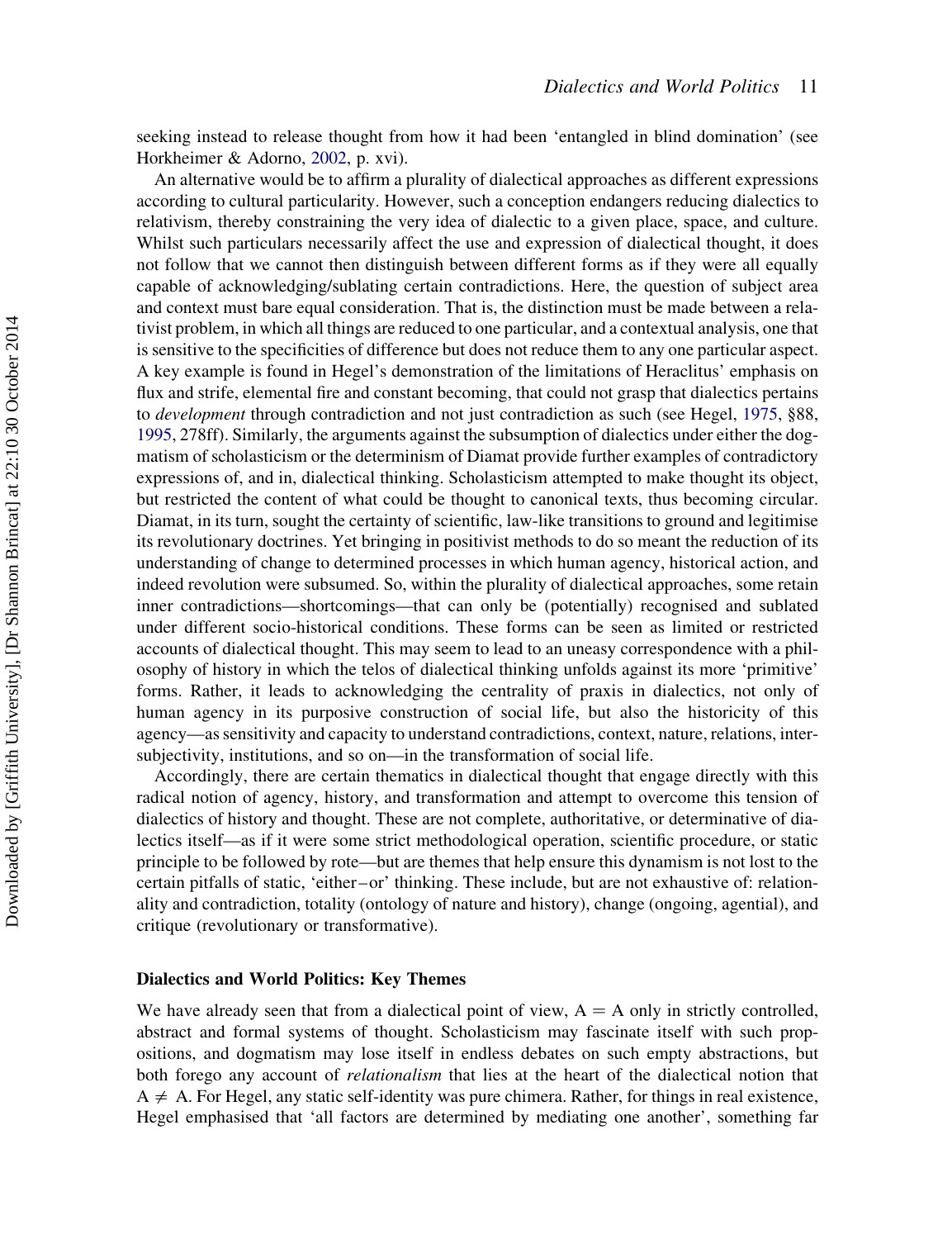removed from the notion of a contrastive relation of something with something else, or, of liming relations to finite terms (Winfield, [2012,](#page-18-0) p. 175). This emphasis on the mediative relation of all things was directly taken up in Marxian forms of dialectics that sought greater analytic purchase in terms of moments, concretisations, and qualities of material change, in an attempt to arrive to a knowledge that was 'closer to living phenomena' (Trotsky, [1994](#page-18-0), 63ff).

Relation then, has a more expansive meaning in dialectics than its typical meaning that, for all analytical purposes, can be reduced to mere interconnectivity. In distinction, for dialectics, relation corresponds to the identity, difference, and movement of a thing, as well as its external proximity to others. As explained by Ollman, dialectics replaces the notion of a thing (as something with a history and external connections but which is essentially static in its identity), with notions of 'process' (which contains its history and possible futures) and 'relation' (which it contains as part of what it is and its ties with other relations) (see Ollman, [2003](#page-18-0), Chapter 2, II). For example, for Marx, social relations were said to determine the forces of production just as the forces of production determined the relations of production—this did not 'suspend' their difference, but rather illustrated their relation as reciprocal, internally related, and in movement. Marx also wrote of this in terms of wage labour and capital as 'reciprocally' conditioning and bringing about the other (Tabak, [2012,](#page-18-0) pp. 64, 66). Taking this further than Marx, Federici has drawn attention to the sexual division of labour, the role of non-remunerated domestic work and reproduction—the pillars on which all other work is based—as *reproducing* class divisions. Such dialectical thinking problematises not only the gendered relations of work but at the same time of third world debt, structural adjustment programmes, recolonisation, land grabs, privatising of the common and so on—revealing all of these as inextricably related manifestations of the same extraction of surplus value and the reproduction of capitalist exploitation. As Federici ([2012\)](#page-17-0) affirms, real transformations can only occur when the social relations that make up everyday life change.

This notion of *relationalism* is ultimately ontological, serving the critical function for dialectical analysis to push deeper, beneath the appearance of social life, towards the exposition of real social relations. However, the 'giveness' or common-sensical appearance of the social forms that we take for granted often means that their existence as the social relations of real people is masked or concealed, and so too the understanding that they are historically fluid forms of relations. We can think of Federici's intervention as one such exposition of real social relations behind the shroud of their gendered, colonial, and subaltern form. Verstand (or reification) is a principal means by which such relations are often obscured, failing to see in these relations intersubjectivity and movement but merely the objectual world of things. As expressed by Kosik, '[w]hen mystified, [the] particular relations into which individuals enter in the course of producing their social life appear inverted, as social relations of things', not of real people (Kosik, [1976,](#page-17-0) p. 115). Instead of viewing social life in this static and unmediated fashion, dialectics sees that 'the social movement of things are necessary and historically transient existential forms of the social movement of people' (italics in original, Kosik, [1976,](#page-17-0) p. 116). So, whereas Verstand connotes the 'either – or' determinations of things (something that Hegel consistently shows the limits of in the *Logic*), dialectical understanding 'refers to thinking in "both-and" terms', the 'inner and outer' relations, as well as their 'contradictory inner unities' (Alker, [1982b,](#page-16-0) p. 23). As affirmed by Ollman, the key of dialectics is to think of social life as process and relation. Unlike those trapped by Verstand the question is never:

why something starts to change (as if it were not already changing), but for the various forms this change assumes and why it may appear to have stopped. Likewise, it is never for how a relation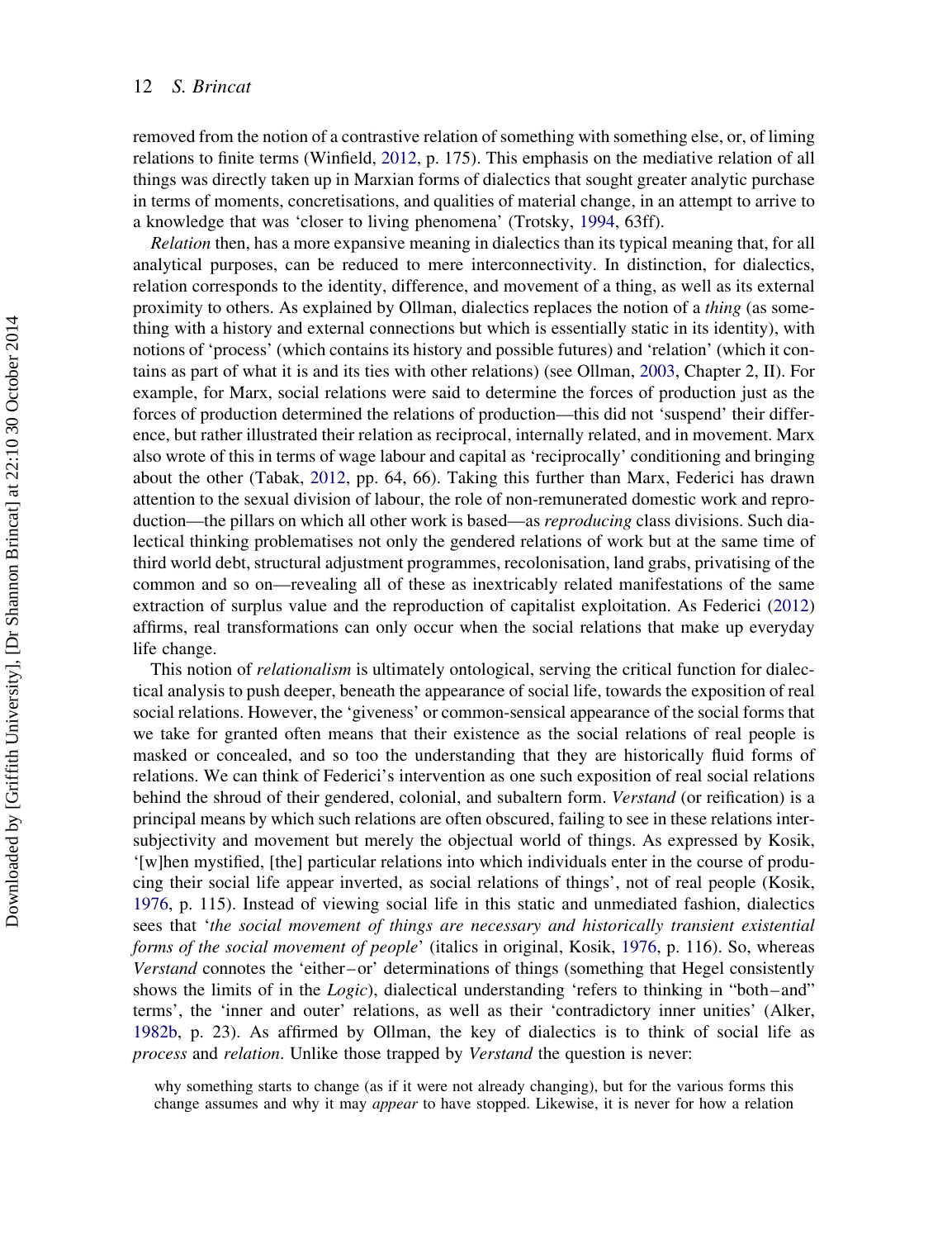gets established (as if there were no relation there before), but again for the different forms it takes and why aspects of an already existing relation may appear to be independent. (see Ollman, [2003,](#page-18-0) p. 14)

It is for these very reasons that dialectics is particularly well poised to offer an alternative analysis of the forms of relationalism in world politics. IR is a field with a tendency to reify relations of a particular type, specifically sovereign and formal relations between states. These are typically interpreted in complete isolation from their embeddedness in social relations, so that the field's understanding of the states-system or the foreign policy of states, grasps only at their abstract, formal, and objectified form, removed or isolated from all other parts. Dialectics instead offers a relational ontology of the social forces and contradictions in world politics that are routinely downplayed in these orthodox approaches. By focusing on the totality of relations as the objective context of human agency rather than alleged self-perpetuating systemic forces (realism), institutions of interest (liberalism), or promulgation of norms (constructivism), dialectics brings into view the immanent tendencies for social transformation through an understanding of change as something open-ended or 'possibilistic' rather than determined or teleological.

It must be made clear that the rejection of teleology refers to grand teleological claims, those committed to a definite end known a priori. The condemnation of such approaches needs no repetition here. However, the conflation of all teleology to these closed, metaphysical forms should not prevent us from exploring an open, secularised understanding of the same concept in social life: the intentionality of human agents, their capacity or *Potenz* (power) for action, and situation within given conditions. The key, once again, is the dialectical notion of praxis. The core premise of Hegelian notion of teleology is self-production, the degree to which we create ourselves—as Hegel suggested '[e]nds work through an agency, but the agency itself is effected by efficient causation' (deVries, [1991](#page-18-0), p. 54). However, Hegel's objective idealism needs to be tempered by Marx's understanding that humankind's purposive action is not made under structures of its own choosing but as transmitted from the past (Marx, [1963\)](#page-17-0). We do not have to necessarily agree with Hegel that the goal of mind is self-realisation. Rather, dialectics points to praxis as mediating this historical process, rejecting the false illusions of a determinative telos by emphasising human agency and purpose amidst inherited social contradictions. Here, a dialectical understanding of process can be oriented to explicitly defined goals (and has been consistently deployed in this fashion particularly in the Marxist tradition) or to an end implicit in the functional relations of some totality (e.g. in relations of cooperative action for certain end/s) without losing itself to closed blueprints or metaphysical postulates.

Whilst not explicit, support for such a dialectical approach to IR has recently come from unlikely sources. As demonstrated by Levine and Barder, Mearsheimer and Walt have lamented the shift to hypothesis testing across the discipline that looks only to statistical probabilities because it cannot adequately account for the significance of the relationship of variables or their association [\(2013](#page-18-0), p. 429). Keohane, similarly, has railed against the 'static conditional generalizations' that are incapable of understanding periods of change [\(2008](#page-17-0), p. 714). This informs a broad plea for the need of a theoretical approach capable of simplifying these data and to provide a larger explanatory framework (Mearsheimer & Walt, [2013](#page-18-0), p. 429).<sup>[7](#page-16-0)</sup> As stated by Alker decades earlier, such statistical models, quasi-linear econometrics, and axiomatic economic systems are not as 'promising' as widely assumed for they remain 'unaware of formcontent and subject-object inner-actions' (Alker, [1982b](#page-16-0), p. 28). This speaks directly to an emerging recognition that IR is not asking the right questions, or seeking the answers in an effective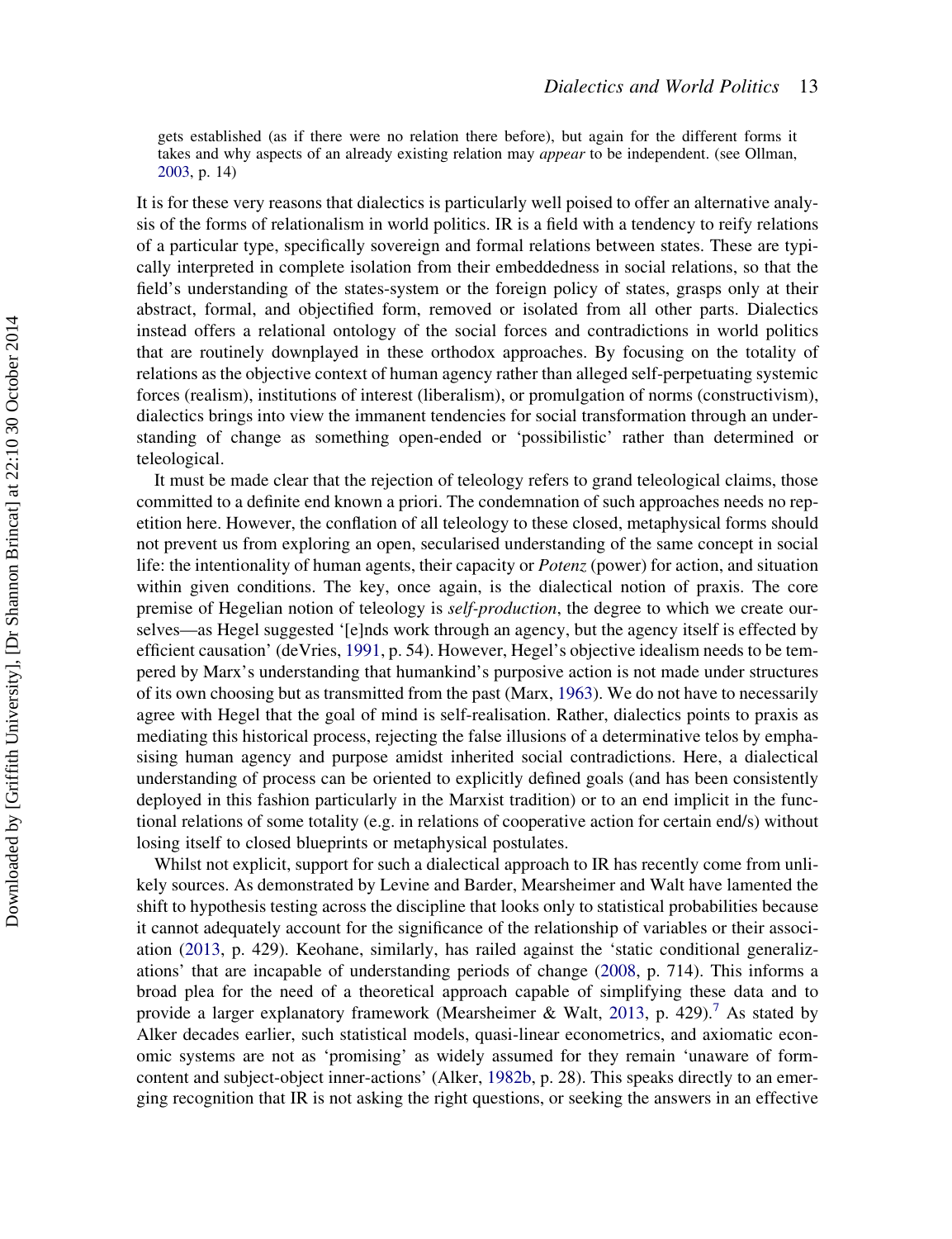manner. Even constructivism, that has been upheld as bringing back the 'social' into analysis, has for all intents and purposes fallen back into the same research agenda as the 'Neo-Neos': institutions take centre in place of social forces and a hierarchical understanding of order and norm development replaces lived human struggle and a focus on institutions and structures replaces the analysis of social forces. For Hegel, this would be unsurprising given that the mind 'hankers' for images and concepts that it is already familiar with (Hegel, [1975](#page-17-0), §3, pp.  $6-7$ ). Hegel observed that when thought becomes hopeless for achieving the 'solution' to contradictions that it perceives, it readily turns back to those solutions that it 'had learned to pacify itself'. So too with IR theory: despite attempts to break the rigid hold of system, objectivity, and stasis, it soon returns to its dark master that separates the subject from object. This offers a powerful psychological insight for the wide acceptance of the 'hostile attitude' to reason (inclusive of dialectical thought) and the turning back to mere 'immediate knowledge' (like statistical probabilities) that has only intensified today as an 'exclusive form' (Hegel, [1975,](#page-17-0) §11) of truth in IR, whatever the 'Inter-Paradigm dispute' exposed against such limited ways of thinking.

It is often said that dialectics is defined by its grasp on 'the positive in the negative' (my emphasis added, Hegel, [1991](#page-17-0), §69) that, as explained by Carver, looks to the self-contradictory character of something finite, its negative relationship with a limitation, and its drive to trans-cend this limitation (Carver, [1976](#page-16-0), pp.  $63-64$ ). Dialectics then is, at root, a technique of *critical* analysis: it discovers and specifies 'the contradictory, e.g. "positive" and "negative" aspects of something' and holds fast to contradiction 'but does not allow itself to be dominated by it as in ordinary thinking' (Carver, [1976,](#page-16-0) p. 66; Hegel, [1991](#page-17-0), §959). In this way, dialectics offers a means to overcome the tendency in IR to countenance only that which has certainty in an immediate sense (i.e. is stable in its identification).

As has been repeated throughout this article, the fundamental aspect of dialectical thought is its concern with *change* (Ollman, [2003](#page-18-0), p. 59). Whereas realism views change only within systemic terms (through alterations in distribution of capabilities), neoliberalism through institutional developments, or constructivism by how 'new norms emerge, diffuse, and ... eventually challenge old logics', (Sikkink, [2011](#page-18-0)), dialectics 'regards every historically developed social form' as 'fluid', 'in motion', 'transient' (my emphasis added, Marx, [1986,](#page-17-0) p. 29). It is not 'impressed' by anything, both in the sense of not letting thought rest with the appearance of a given historical form and the rejection of any illusion of permanency or stasis in social life. The temptation, however, is to then fetishise the dialectical understanding of change by mistaking contradictions in social life as consonant with conceptual contradictions and therefore as something that enables one to predict the way the 'synthesis' will form (with synthesis equated to the most rational solution to the contradiction as if in a logical problem). Only when contradiction has reached incompatible relations of contrariety, where it is so entrenched that is constantly encountered in social relations, and only where social forces strong enough to sublate the contradiction exist, that the inducement of a movement of change becomes even possible. Dialectics focuses on the immanent social forces surrounding such contradictions, as opposed to prognosticating the likely or desired outcome. And yet, the relation between dialectical and standard logic should not be overlooked here either. As Alker has demonstrated, dialectical logic is abductive and empirical not merely formal, and is therefore complimentary to formal logic (Alker, [1982b,](#page-16-0) p. 21). In this sense, dialectics can, at least to some extent, 'show sociopolitical actors the possible solutions to contradictory situations' (Alker, [1982b](#page-16-0), p. 1, quoting Cardoso & Faletto, [1979](#page-16-0), p. xiiif). Alker illustrates the benefits of such dialectical thought when combined with standard logic, in reference to the Lord/Slave dialectic, and in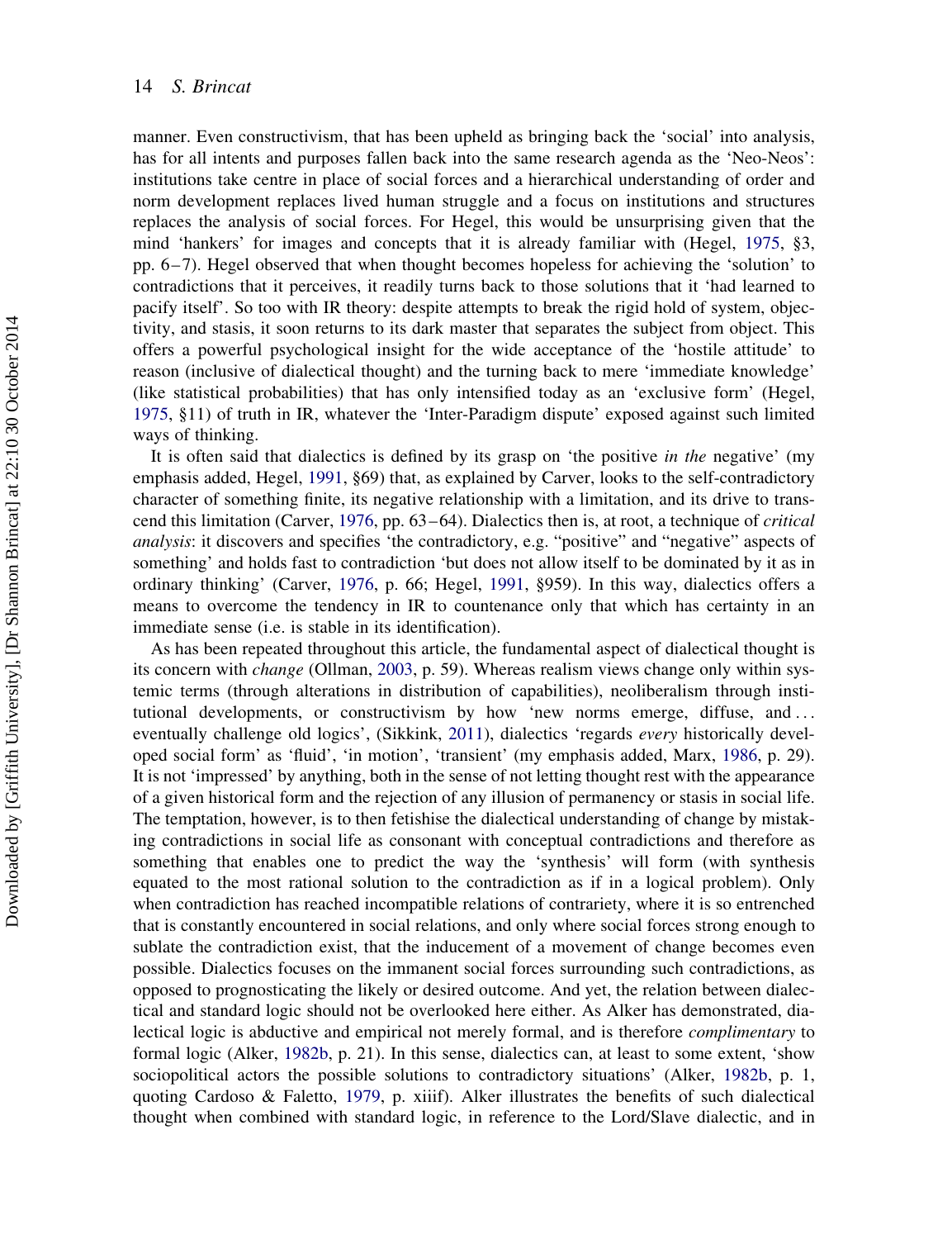<span id="page-15-0"></span>such a way that reveals the epistemological importance that relations serve in dialectical analysis. The Lord and Slave both reflect the contradictions in each proponents 'image' of the other but this is something that formal logic sees only conceptually. However, by adding to this conceptual understanding the 'inner and outer connections', dialectics brings in the social relations surrounding this contradiction *(inter alia* the economic division of labour implied in the relation of a Master to a Slave), thus offering an 'improved concrete, formal logics of dialectical cognitive and political processes' (Alker, [1982b](#page-16-0), p. 27). It is this that renders dialectics both an aid in theory construction and as something amenable to political praxis, for it re-concretises the abstract understanding of social contradiction by bringing in the real relations within, and around it, at every stage of thought or analysis.

Yet given that, as we have seen, each mainstream approach to IR theory restricts change to that of capabilities, institutions or norms, respectively, they each serve to minimise the conceptual understanding of change and subsequently portray their rather static explanations of world politics as the 'reality' of IR. Not only does this serve to affirm the status quo, with such theories functioning to *side* with existing configurations of power. More insidiously, it means that these worldviews cannot be exposed as perpetuating world order for they no longer appear as anything less than the real world itself (Levine & Barder, [2014](#page-17-0), pp.  $6-7$ ). The question is how can we begin to understand change, let alone develop ways to act purposively within these transformative processes, if the three primary approaches to IR essentially reject or limit the concept and the reality of change itself? The knowledge constitutive interest of dialectics is not an *ideological* opposition against these approaches to IR theory—even though Cox's famous depiction of 'Critical Theory' had the unfortunate consequence of making it seem as though critique could be satisfied through a declaratory act of one's the normative position in ways the other concealed or were unconscious (Cox, [1981,](#page-16-0) p. 128). Whilst this is of fundamental importance for critical reflexivity on emancipation, what dialectics opposes in such theories is their radical incompleteness. Another incisive conception of dialectics, then, is that which animated Horkheimer's Critical Theory. Building on Marx's insistence that the essence of dialectics is critical and revolutionary, Horkheimer regarded its function as a reflection on the social origins and consequences of our knowledge, a means by which Critical Theory can understand the totality of social life and its particular contradictions, reflect a critical view of its own development, and intervene in the learning process and practical action of humankind.<sup>8</sup> Its thought helps affect agential and praxeological concerns. As its cognitive interest is on transformation—and hence it builds upon theories that seek explanation or understanding and supersedes them both—dialectics is properly conceived as a critical approach that can be wedded to the normative goal of transformative acts of emancipation (see Habermas, [1972\)](#page-17-0). Dialectics is not itself emancipatory, or only in the sense of increasing self-reflection, and therefore as contributing to potential changes in agential action toward emancipation. Adorno's salutation of dialectics then continues to hold true, for dialectics remains a 'perennial method of criticism, a refuge for all the thoughts of the oppressed, even those unthought by them' (Adorno, [2006,](#page-16-0) Nr. 152). In its quest to pierce through the mere appearance of things and the static determinations of 'either – or' thinking, dialectics is a constant irritant to those ideologies and institutions, thoughts and powers, that would seek to 'camouflage' the contradictions in the status quo.

#### Notes

<sup>1</sup> Most recently Fort [\(2014](#page-17-0)) has raised this concerning the racial tensions and inequalities in Ferguson, USA.

<sup>2</sup> This is attributed to Heraclitus by Seneca [\(1925](#page-18-0), VI, pp. 23, 58).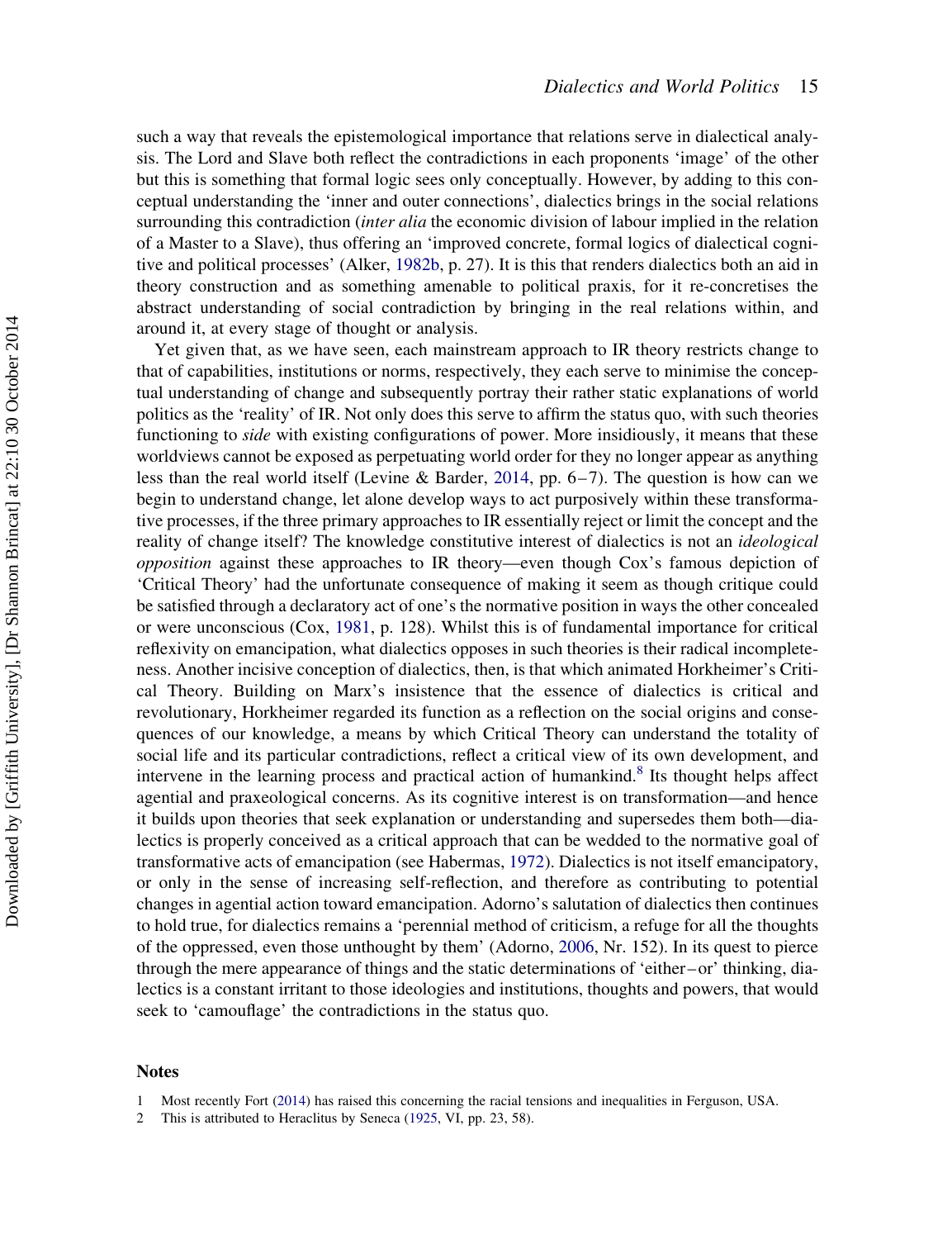- <span id="page-16-0"></span>3 The question of the dialectics of nature is contentious, to say the least. The key issue centres on the tendency of such a proposition to fall to law-like predictions and determinism. Engels' Anti-Durhing (1987) and Dialectics of nature (1987) were largely responsible for rendering this turn in the positivistic language of the natural sciences. Nevertheless, there have been some recent attempts to use dialectical analysis to study nature, not as an objective ground but as the dynamic movement of the whole and its parts (see Levins & Lewontin, [1985\)](#page-17-0). In distinction, Bookchin (1996) has offered a broader conception of dialectics and nature, emphasising the ontological relation of human and nature/ecology and social transformation.
- 4 For an excellent reference that charts the use of dialectics in IR theory through Alker and Biersteker's (1984) piece, see Marlin-Bennett and Biersteker [\(2012](#page-17-0), 3ff).
- 5 I must thank Damian Gerber for posing these thought-provoking questions and sharing with me an in-depth discussion on these matters. His work has provided a great impetus to my own reflections on dialectics.
- 6 'Mere Understanding' (or Verstand) is Hegel's key 'villain' in the Logic (see Jameson, [2009](#page-17-0), p. 82) and he consistently demonstrates its one-sidedness. It corresponds to those forms of thinking that reside in simplistic binaries and forced dualities between things—or what Hegel identifies as 'either–or' determinations of things ([1975](#page-17-0), §96, §140).
- 7 I thank Daniel Levine for a discussion on this point. For more information, see his excellent co-authored article Levine and Barder [\(2014](#page-17-0)).
- I have written on this elsewhere (see Brincat, 2012).

#### References

Adorno, T. (2006). Minima Moralia. London: Verso.

- Adorno, T. W. (1997). Negative dialectics. Frankfurt am Main: Suhrkamp.
- Alker, H. R. (Ed.). (1982a). Dialectical logics for the political sciences. Amsterdam: Rodopi.
- Alker, H. R., Jr. (1982b, August). Standard logic vs. dialectical logic: Which is better for scientific political discourse? Paper delivered at panels discussing "The Logic of Dialectic Argument" at the 12th World Congress of IPSA, Rio de Janeiro.
- Alker, H. R., & Biersteker, T. (1984). The dialectics of world order: Notes for a future archaeologist of international savoir faire (1984). International Studies Quarterly, 28(2), 121-142.
- Aristotle. (1989). Topica. (E. S. Forster, Trans.). Cambridge, MA: Harvard University Press.
- Ashley, R. (1984). The poverty of neorealism. International Organisation, 38(2), 225– 286.
- Basnett, C. (2011). Towards a dialectical anthropology. *Problématique, 13, 45–70.*
- Bhaskar, R. (2008). Dialectic: The pulse of freedom. London: Routledge.
- Blunden, A. (1997). Vygotsky and the dialectical method. Unpublished manuscript. Retrieved from [http://www.marxists.](http://www.marxists.org/archive/vygotsky/works/comment/vygotsk1.htm) [org/archive/vygotsky/works/comment/vygotsk1.htm](http://www.marxists.org/archive/vygotsky/works/comment/vygotsk1.htm)
- Böhme, J. (1930). De electione gratiae; Quaestiones theosophicae. (J. Rolliston Earl, Trans.). London: Constable.
- Bookchin, M. (1996). The philosophy of social ecology: Essays on dialectical naturalism. Montreal: Black Rose Books. Bookchin, M. (2005). The ecology of freedom. Oakland, CA: AK Press.
- Brincat, S. (2009). Negativity and open-endedness in the dialectic of world politics. Alternatives: Global, Local, Political, 34(4), 455-493.
- Brincat, S. (2011). Towards a social-relational dialectic for world politics. European Journal of International Relations, 17(4), 679–703.
- Brincat, S. (2012). On the methods of critical theory: How CIRT has advanced the project of emancipation in the early Frankfurt School. International Relations, 26(2), 218-245.
- Cardoso, F. H., & Faletto, E. (1979). Dependency and development in Latin America. Oakland: University of California Press.
- Carver, T. (1976). Marx—and Hegel's Logic. Political Studies, 24(1), 57–68.
- Cox, R. W. (1981). Social forces, states and world orders: Beyond international relations theory. Millennium—Journal of International Studies, 10(2), 126– 155.
- Cross, A. (1991). The crisis in physics: Dialectical materialism and quantum theory. Social Studies of Science, 21(4), 735– 759.
- Dimeoff, L & Linehan, M. M. (2001). Dialectical behaviour therapy in a nutshell. The California Psychologist, 34,  $10 - 13$ .
- Engels, F. (1987). Anti-Duhring and dialectics of nature. In Marx-Engels collected works, Vol. 25 (R. Dixon et al., Trans.). Moscow: Progress.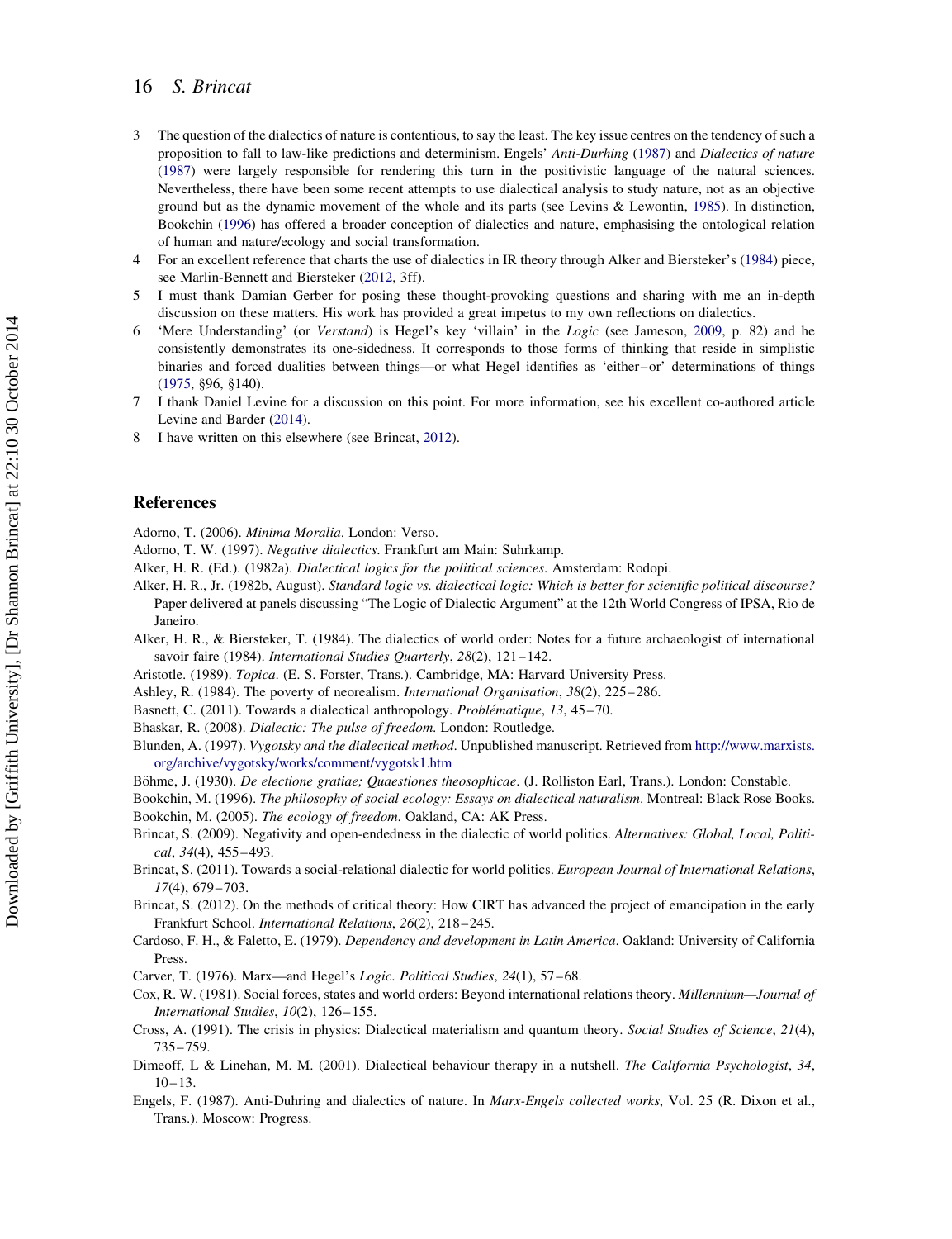<span id="page-17-0"></span>Federici, S. (2012). Revolution at point zero. Oakland, CA: PM Press.

Feenberg, A. (2014). The philosophy of praxis. London: Verso.

Finnocchiaro, M. A. (1988). Gramsci & the history of dialectical thought. Cambridge: Cambridge University Press.

Fort, N. (2014, August 20). White supremacy is the real culprit in Ferguson. The excuses just prove it. The Guardian.

Gidwani, V. (2008). The subaltern moment in Hegel's dialectic. Environment and Planning A, 40(11), 2578–2587.

Gier, N. (1983). Dialectic: East and West. Indian Philosophical Quarterly, 10, 207-218.

- Good, J. (2007, March 8–10). The German Bildung tradition. Paper presented at the Society for the Advancement of American Philosophy, 34th annual meeting, Columbia, SC. Retrieved from [http://www.philosophy.uncc.edu/](http://www.philosophy.uncc.edu/mleldrid/SAAP/USC/pbt1.html) [mleldrid/SAAP/USC/pbt1.html](http://www.philosophy.uncc.edu/mleldrid/SAAP/USC/pbt1.html)
- Habermas, J. (1972). Knowledge and human interests. Boston, MA: Beacon Press.
- Harvey, D. (1982). The limits to capital. Oxford: Blackwell.
- Hegel, G. W. F. (1975). Logic: Being part one of the encyclopaedia of the philosophical sciences (1830) (3rd ed.). (W. Wallace, Trans.). London: Clarendon Press.
- Hegel, G. W. F. (1991). Science of logic. Amherst, NY: Prometheus Books.
- Hegel, G. W. F. (1995). Lectures on the history of philosophy (Vol. 1). (E. S. Haldane, Trans.). Lincoln: University of Nebraska Press.
- Heine, C., & Teschke, B. (1996). Sleeping beauty and the dialectical awakening: On the potential of dialectic for international relations. Millennium—Journal of International Studies, 25(2), 399– 423.
- Heine, C., & Teschke, B. (1997). On dialectic and international relations: A reply to our critics. *Millennium—Journal of* International Studies, 26(2), 455–470.
- Helmling, S. (1995). The desire called Jameson. *Postmodern Culture*, 5(2). Retrieved from [http://www.pomoculture.org/](http://www.pomoculture.org/2013/09/24/the-desire-called-jameson/) [2013/09/24/the-desire-called-jameson/](http://www.pomoculture.org/2013/09/24/the-desire-called-jameson/)
- Horkheimer, M. (1972). Critical theory. In Critical theory: Selected essays (Matthew J. O'Connell, Trans.). New York: Free Press.

Horkheimer, M., & Adorno, T. W. (2002). Dialectic of enlightenment. Redwood City, CA: Stanford University Press.

Jameson, F. (1991). Postmodernism, or, the cultural logic of late capitalism. London: Verso.

- Jameson, F. (2009). Valences of the dialectic. London: Verso.
- Kant, I. (1929). Critique of pure reason. (N. K. Smith, Trans.). London: Macmillan.
- Keohane, R. (2008). Big questions in the study of world politics. In C. Reus-Smit & D. Snidal (Eds.), The Oxford handbook of IR (pp.  $708-715$ ). New York, NY: OUP.
- Kosik, K. (1976). Dialectics of the concrete. New York: Springer.
- Lao Tzu. (1964). Tao Te Ching. (D. C. Lau, Trans.). London: Penguin.
- Lenin, I. V. (1950). *Imperialism, the highest stage of capitalism*. Moscow: Foreign Languages.
- Lenin, I. V. (1976). Conspectus of Hegel's logic. In Collected works (Vol. 38, 4th ed.). Moscow: Progress.
- Levine, D. J., & Barder, A. D. (2014). The closing of the American mind: 'American School' International Relations and the state of grand theory. European Journal of International Relations, [doi:10.1177/1354066114530010](http://dx.doi.org/10.1177/1354066114530010)

Levins, R., & Lewontin, R. (1985). The dialectical biologist. Cambridge, MA: Harvard University Press.

- Ling, L. H. M. (2013a). Worlds beyond Westphalia: Daoist dialectics and the 'China threat'. Review of International Studies, 39(3), 549–568.
- Ling, L. H. M. (2013b). The Dao of world politics. London: Routledge.
- Linklater, A. (1990). Beyond realism and Marxism: Critical theory and international relations. London: Macmillan.
- Lukács, G. (1972). History and class consciousness. Boston: MIT Press.
- Lukács, G. (1975). The young Hegel (261ff). London: Merlin Press.
- Marcuse, H. (1985). Soviet Marxism. New York: Columbia University Press.
- Marlin-Bennett, R., & Biersteker, T. J. (2012). Introduction. In R. Marlin-Bennett (Ed.), Alker and IR (pp. 1–10). London: Routledge.
- Martin, A. (2009). Mechanisms of dialectical change. Management Revue, 20(2), 149–157.
- Marx, K. (1963). The eighteenth Brumaire of Louis Bonaparte. In R. C. Tucker (Ed.), The Marx-Engels reader (pp. 594– 617). New York: Norton.
- Marx, K. (1972). Theories of surplus value (Chapter VIII). London: Lawrence and Wishart.
- Marx, K. (1986). Capital (Vol. I). (S. Moore and E. Aveling, Trans., F. Engels, Ed.). Moscow: Progress.
- Marx, K. (1988). Letter to Dietzgen, 9 May 1868. In *Marx-Engels collected works* (Vol. 43). (R. Dixon et al., Trans.). Moscow: Progress.
- McMichael, P. (1990). Incorporating comparison within a world-historical perspective: An alternative comparative method. American Sociological Review, 55(3), 385– 397.